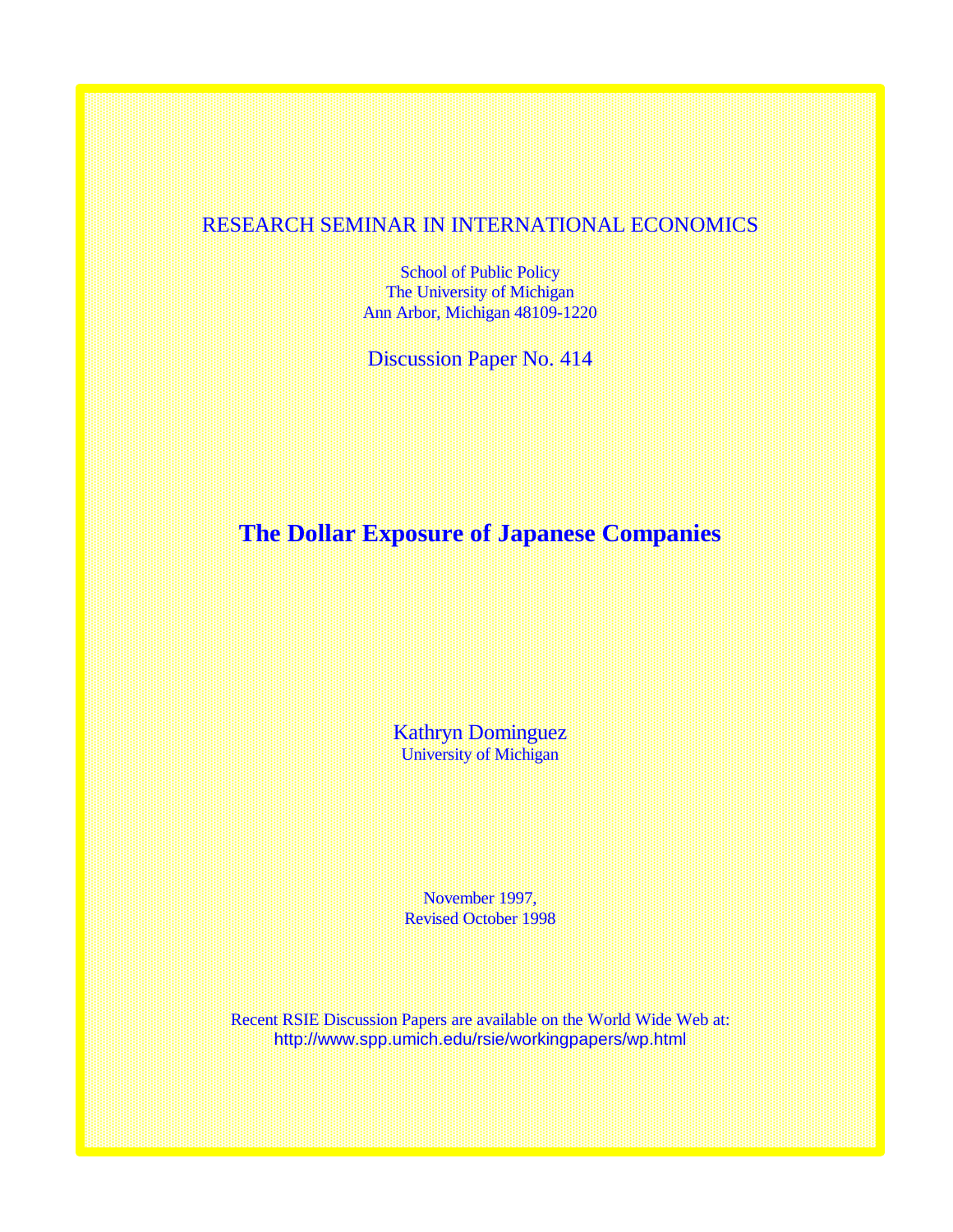## **The Dollar Exposure of Japanese Companies**

Kathryn M. Dominguez University of Michigan

November 1997 Revised August 1998

Forthcoming in the Journal of Japanese and International Economics.

## **Abstract**

The bulk of Japanese exports and imports are denominated in U.S. dollars rather than Japan's local currency, the yen. The consequences of dollar invoicing depend importantly on the extent to which Japanese companies hedge their dollar exposures. If they fully hedge their dollar exposures, then the choice of invoicing currency will not influence the yen profits of Japanese companies. This paper examines the degree to which Japanese companies hedge by estimating their exposure to movements in the dollar. Using Japanese stock market data and an international version of the CAPM model I estimate the extent to which Japanese company returns are correlated with changes in the yen-dollar exchange rate. The results suggest many Japanese companies are indeed exposed to yen-dollar movements and that dollar appreciations generally are positively correlated with firm returns. Since over the period 1984 to 1995, the dollar depreciated by 36% relative to the yen, it follows that the values of Japanese companies fell as a consequence of their dollar exposure.

I thank Michihiro Oyama, Philipp Hartmann and participants at the NBER-TCER-CEPR conference in Tokyo, Japan, December 1997 for helpful comments and suggestions. And, I am grateful to Takatoshi Ito and Linda Tesar for assistance in obtaining data.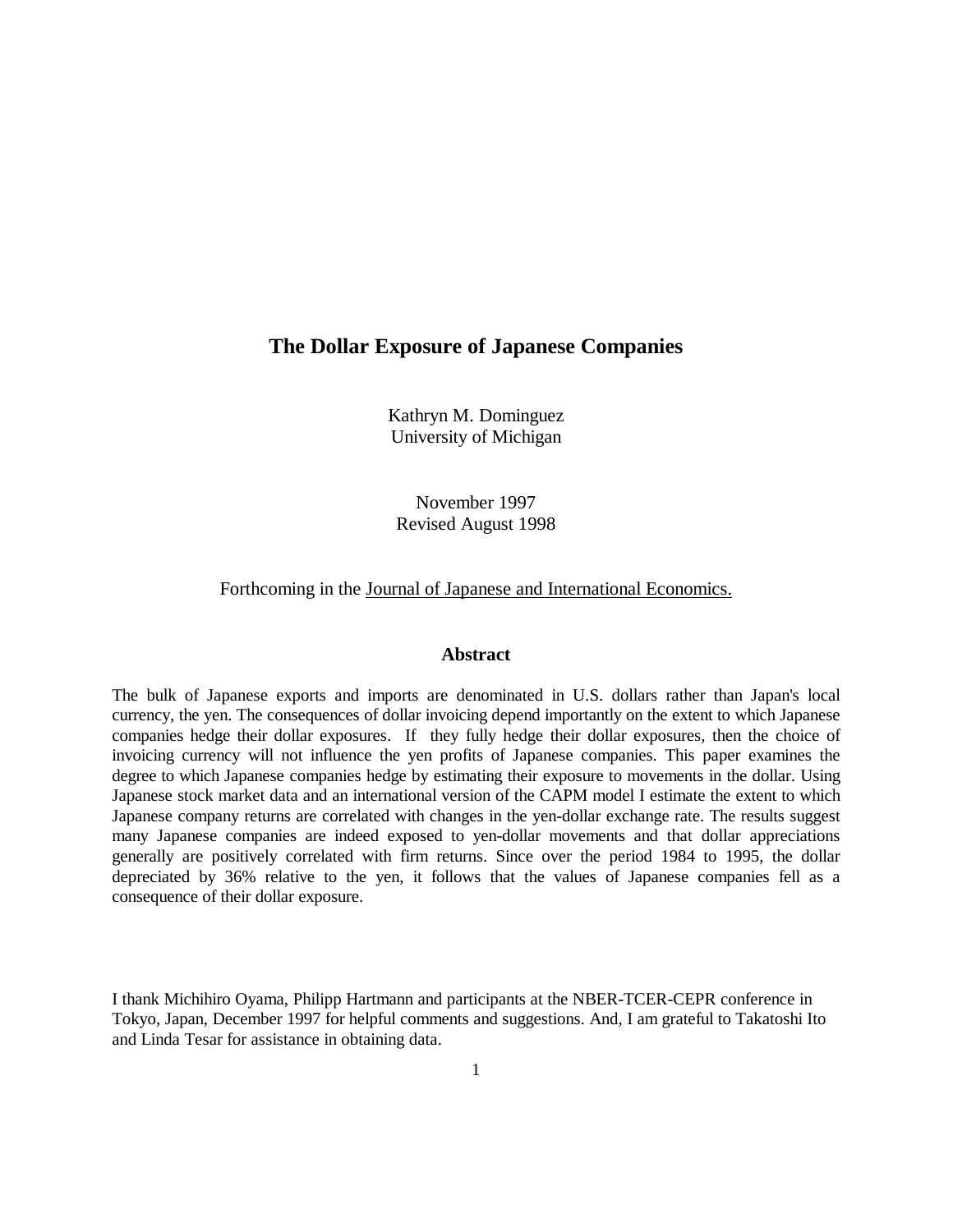## **Introduction**

Companies select the currencies in which they invoice their international transactions. Currency invoicing practices of Japanese companies differ markedly from those in other OECD countries. The bulk of Japanese exports and imports are denominated in U.S. dollars rather than Japan's local currency, the yen. The literature offers numerous explanations for this behavior. However, regardless of the underlying reasons for Japanese invoicing practices, the consequences of dollar invoicing depend importantly on the extent to which Japanese companies hedge their dollar exposures. If Japanese companies fully hedge their dollar exposures by using derivative products, locating production in the United States, or matching dollar revenues with dollar costs, then the choice of invoicing currency will not influence the yen profits of Japanese companies.

This paper examines the degree to which Japanese companies hedge by estimating their exposure to movements in the dollar. Japanese companies are not obliged to disclose their derivative activity, and there is no systematic information on the degree of non-financial hedging by Japanese companies. Therefore, this paper uses Japanese stock market data and an international version of the CAPM model to estimate the extent to which Japanese company returns are correlated with changes in the yen-dollar exchange rate. If Japanese companies fully hedge their dollar exposures, then their stock price changes should not be correlated with movements in the dollar. Alternatively, if Japanese companies cannot or choose not to hedge fully their dollar exposures, then yen-dollar exchange rates will be correlated with stock prices.

The first section of this paper describes the invoicing practices of Japanese companies and the reasons these practices are likely to increase exposure to yen-dollar movements. Section II describes the theory and practice of hedging exchange rate risk. Section III presents estimates of the extent to which Japanese companies are exposed to dollar movements, and analyzes the results. Section IV is the conclusion.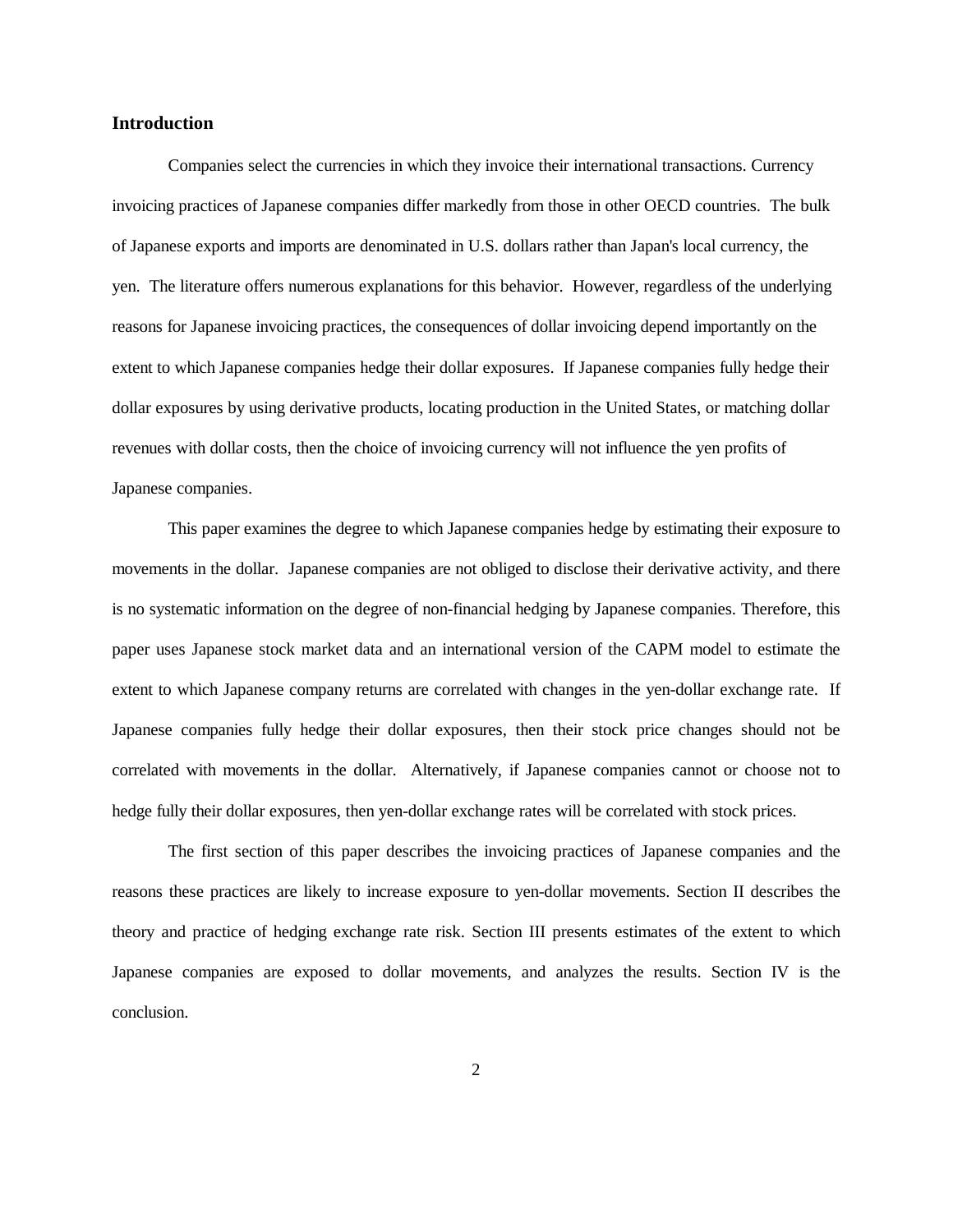## **I. The Invoicing Practices of Japanese Exporters**

Most firms in developed countries choose to invoice their exports in domestic currencies. The advantage of this strategy is that the exporter's exchange rate exposure is thereby mitigated. However, since invoice prices are not easily changed when exchange rates fluctuate, export prices rise when domestic currencies strengthen relative to currencies of export destinations. To the extent that higher export prices reduce market shares, long-run profits may suffer. This line of reasoning suggests that, under certain demand conditions in foreign countries, invoicing in the currencies of destination countries may be preferable to invoicing in domestic currencies. This strategy of focusing on shares of foreign markets is termed "pricing to market," and many analysts believe that Japanese firms commonly price to market. This section examines the impact of exchange rates and market structure in the invoicing decisions of Japanese  $firms<sup>1</sup>$ 

## *The Choice of Invoicing Currency in International Trade*

A study of Swedish companies in the 1960s reports that the exporter's currency, rather than a common vehicle currency (such as dollars or pounds sterling), was most frequently used to denominate international trade contracts.<sup>2</sup> This observation, which is commonly known as Grassman's Law, continues to describe most developed countries other than Japan. Recent empirical studies of international invoicing practices find the following additional patterns: (1) invoicing in the exporter's currency is more likely for differentiated manufactured products; (2) trade between a developed country and a developing country tends to be denominated in the currency of the developed country; (3) trade in primary products and

1

 $<sup>1</sup>$  This section draws heavily from Dominguez (1997).</sup>

 $2$  Grassman (1973, 1976).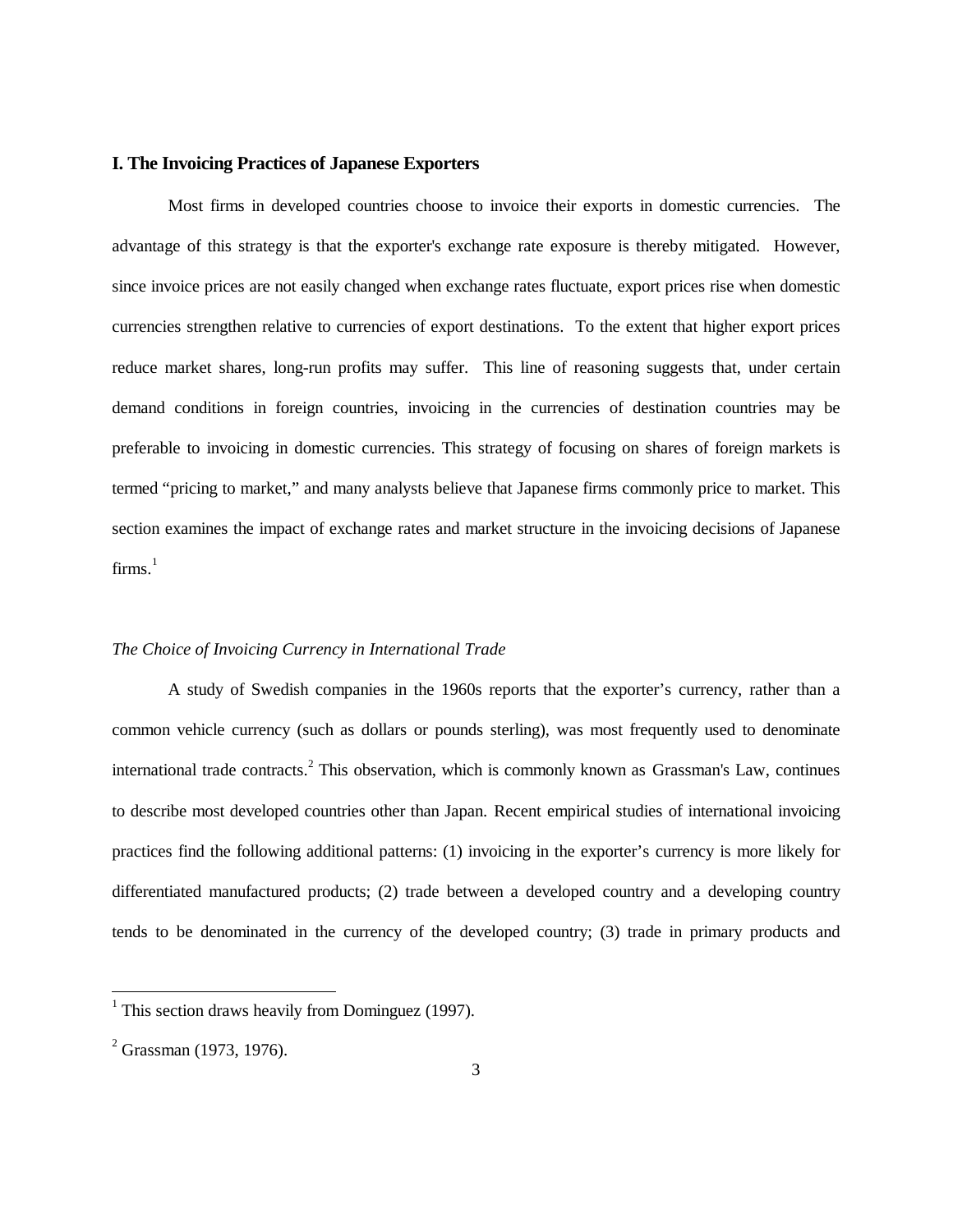transactions in financial investments are usually denominated in U.S. dollars; (4) exports to the United States tend to be invoiced in U.S. dollars; and (5) currency hedging by importers is not common.<sup>3</sup>

When an exporting firm invoices in a foreign currency, its profits are affected directly by exchange rate changes. Likewise, from an importer's point of view, the cost of foreign products depends on exchange rates if prices are set in foreign currencies. Both exporters and importers, therefore, prefer to invoice trade contracts in their own currencies in order to minimize foreign exchange risk. However, it is typically exporters (and not importers) that invoice in their own currencies. A number of explanations for this are offered in the literature. In the case of differentiated manufacturing products, exporters are likely to have some degree of monopoly power, as a consequence of which they will have more negotiating power than importers. Another explanation focuses on the ability of both sides to offset exchange rate risks. In the absence of competing domestic industries importers may be in a better position to guard against currency fluctuations by shifting burdens of higher costs due to exchange rate changes to their domestic customers. This, in turn, may be the explanation for why trade contracts between developing countries (that are less likely to have competing domestic industries) and developed countries tend to be invoiced in the developed country's currency. McKinnon (1979) offers yet another explanation for observed invoicing patterns. He reports that importers often receive open-account credits from exporters that allow importers some discretion in the timing of their payments in return for bearing currency risk.

Market structure is typically invoked to explain why primary products and capital assets are commonly denominated in dollars. Whereas exporters selling differentiated products are usually assumed to have some degree of market power, international capital markets and markets for primary products are more often highly competitive. Because prices in competitive markets tend to be relatively volatile, it is useful to denominate prices in numeraire currencies in order to make price changes as informative as

<u>.</u>

<sup>3</sup> Marston (1990), Fukuda and Ji (1994) and see Bilson (1983) and Tavlas (1991) for overviews.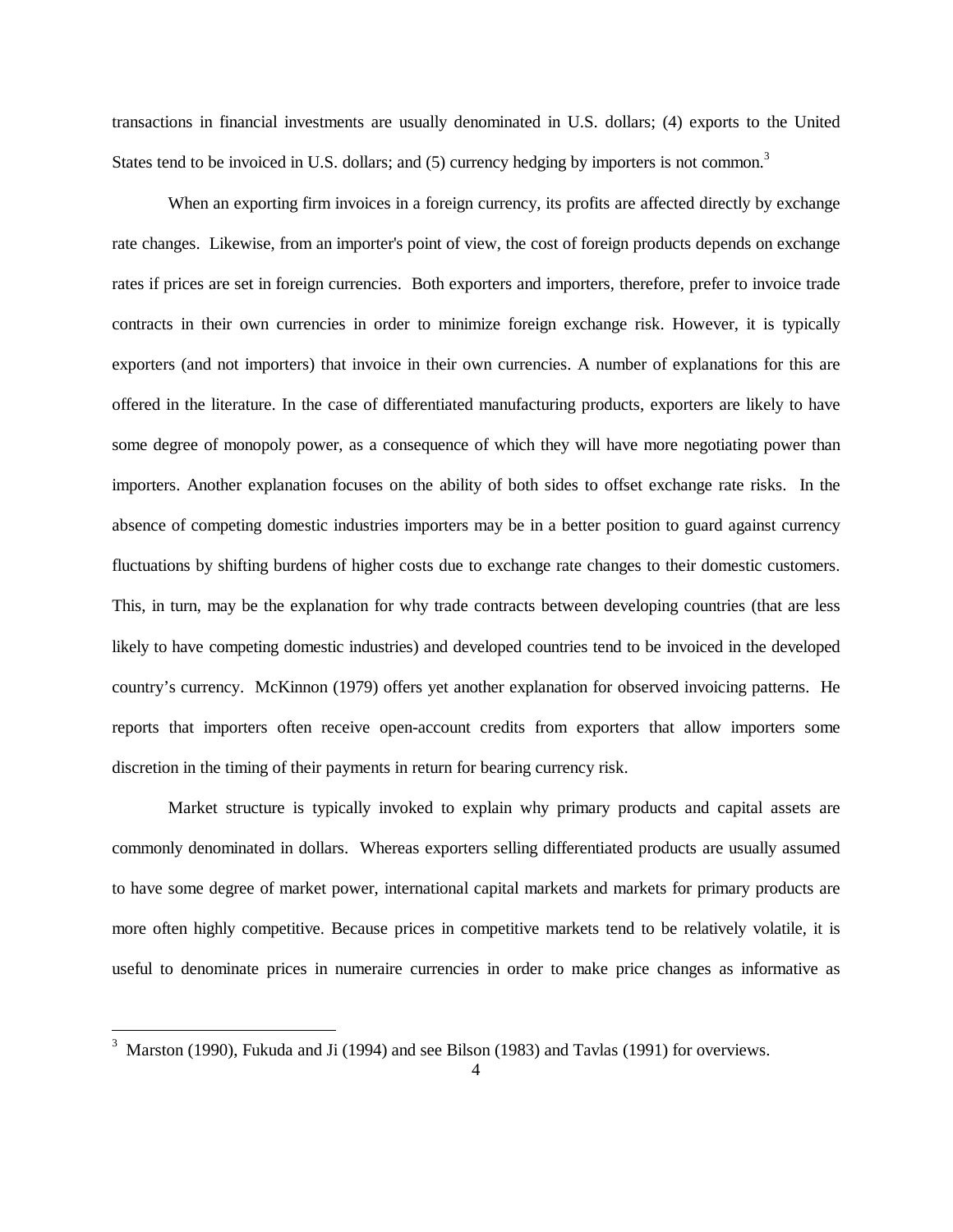possible.<sup>4</sup> Further, the numeraire currency is likely to be an established vehicle currency, such as the dollar.

It is difficult to explain why it is so uncommon for importers to hedge exchange rate risk. In the case of primary goods prices, McKinnon (1979) notes that these are determined by global demand and supply conditions, thereby providing importers an automatic hedge. If the value of an importer's currency falls, the homogeneous nature of the product ensures that the domestic-currency price of the importer's inventories will rise by the same amount as does the exchange rate.

## *Recent Currency Invoicing Practices Among the G-6*

A comparison of invoicing practices among the G-6 countries puts Japanese practices in context. Table 1 presents domestic currency invoice ratios for exports and imports by G-6 countries in the years 1980 and 1988. Japan and Italy are outliers in the export panel of the table, showing the lowest domestic currency invoice ratios. In the import panel of table 1, Japan's domestic currency invoice ratio is well below those of the other G-6 countries.

<u>.</u>

 $<sup>4</sup>$  Swoboda (1968), Magee and Rao (1980).</sup>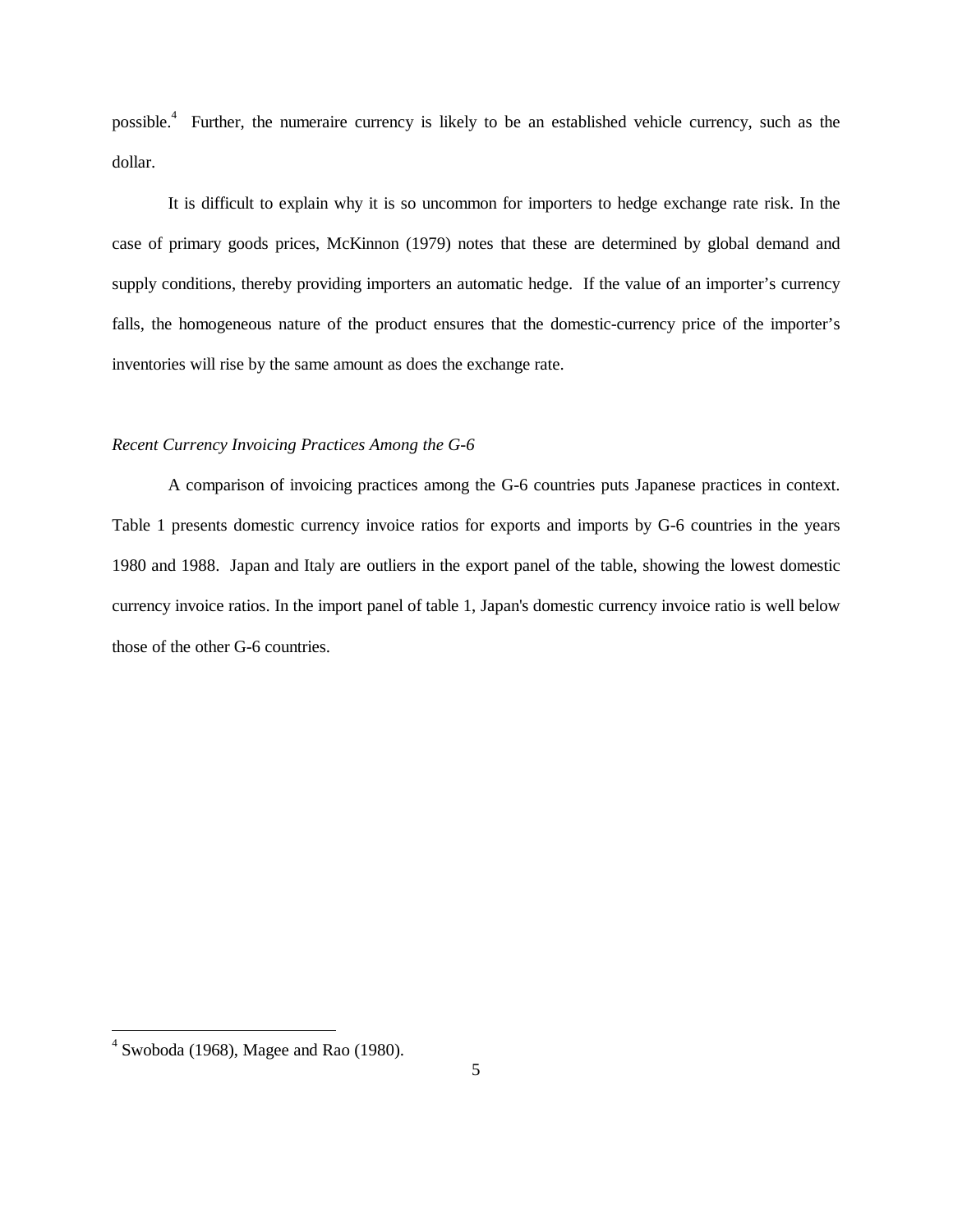|                      | <b>EXPORTS</b> |          |       |                               |  |  |  |
|----------------------|----------------|----------|-------|-------------------------------|--|--|--|
|                      |                | 1980     |       | $1988^1$                      |  |  |  |
|                      | National       | Japanese | Other | Other<br>National<br>Japanese |  |  |  |
|                      | currency       | yen      |       | currency<br>yen               |  |  |  |
|                      |                |          |       |                               |  |  |  |
| France               | 62.5           |          | 37.5  | 58.5<br>0.5<br>41.0           |  |  |  |
| Germany              | 82.3           |          | 17.7  | 81.5<br>18.0<br>0.5           |  |  |  |
| Italy                | 36.0           |          | 74.0  | 38.0<br>62.0                  |  |  |  |
| Japan                | 29.4           | 29.4     | 70.6  | 34.3<br>34.3<br>65.7          |  |  |  |
| United Kingdom       | 76.0           |          | 24.0  | 57.0<br>43.0<br>---           |  |  |  |
| <b>United States</b> | 97.0           |          | 3.0   | 3.0<br>96.0<br>1.0            |  |  |  |
|                      |                |          |       |                               |  |  |  |

**Table 1. The Domestic Currency Invoice Ratios Among the G-6, 1980 and 1988.**

## IMPORTS

|                       |          | 1980     |       |          | $1988^1$ |       |  |  |
|-----------------------|----------|----------|-------|----------|----------|-------|--|--|
|                       | National | Japanese | Other | National | Japanese | Other |  |  |
|                       | currency | yen      |       | currency | yen      |       |  |  |
|                       |          |          |       |          |          |       |  |  |
| France                | 33.1     | 1.0      | 65.9  | 48.9     | 1.3      | 49.8  |  |  |
| Germany               | 43.0     |          | 57.0  | 52.6     | 2.5      | 44.9  |  |  |
| Italy                 | 18.0     |          | 82.0  | 27.0     | ---      | 73.0  |  |  |
| Japan                 | 2.4      | 2.4      | 97.6  | 13.3     | 13.3     | 86.7  |  |  |
| <b>United Kingdom</b> | 38.0     | ---      | 62.0  | 40.0     | 2.0      | 58.0  |  |  |
| <b>United States</b>  | 85.0     | 1.0      | 14.0  | 85.0     | 3.0      | 12.0  |  |  |
|                       |          |          |       |          |          |       |  |  |

SOURCES: Page (1981); Alterman (1989); Black (1990); Tavlas and Ozeki (1992); original data: the ministries of finance of France, Germany, Italy, Japan; and United States, Commerce Department, Bureau of Labor Statistics.

Note: Entries are percentages of G-6 trade invoices denominated in national currencies, the yen, or other currencies.

 $1$  1988 data are provided except for German exports and Italian exports and imports, for each of which 1987 data are provided.

Beyond reporting aggregate statistics on currency invoice ratios, it is difficult to characterize fully

the differences between Japanese behavior and the behavior of firms elsewhere. However, a number of

recent empirical studies of Japanese manufacturing firms find evidence of "pricing-to-market" behavior.<sup>5</sup>

Although this evidence helps to explain why dollar prices of Japanese goods often do not change one-for-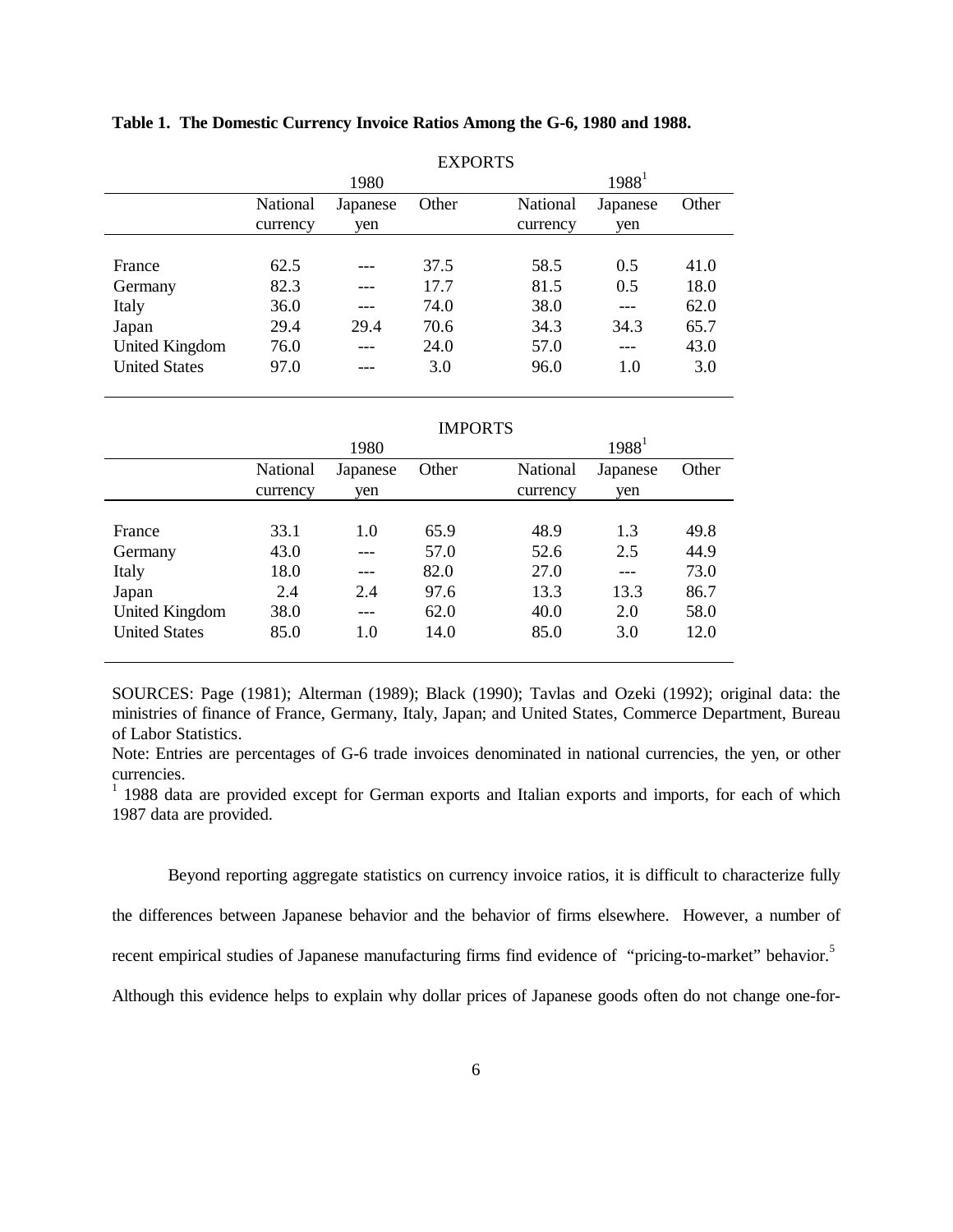one with changes in the value of the yen relative to the dollar, it does not explain the proclivity of Japanese firms to invoice in dollars. As long as Japanese firms hedge the exchange rate risk that arises when trade is invoiced in a foreign currency, pricing to market behavior does not depend on the use of a particular currency of invoice. In other words, Japanese firms could invoice in yen (or any other currency) and simply vary the yen price so that relevant exchange rate changes do not impact final destination prices. If firms are able to hedge against adverse movements in the exchange rate, then they can effectively decouple profits and the exchange rate, and, in turn, weaken the relationship between profits and the invoicing currency. Therefore, there remains a puzzle as to why Japan is an outlier among the G-6 in its trade invoicing practices.

## **II. Hedging Yen Exchange Rate Risk**

-

The data presented in the previous section show that the majority of Japan's trade contracts are denominated in U.S. dollars rather than yen.<sup>6</sup> Typical Japanese exporters therefore are likely to receive dollar revenues but incur most of their costs in yen. Likewise, Japanese importers make dollar payments though sales are likely to be denominated in yen. In both of these situations Japanese firms face exchange rate risk. Over the past twenty five years, markets in numerous hedging instruments have been created in order to provide firms opportunities to hedge against losses due to adverse exchange rate movements. This section examines the theory and practice of yen exchange rate risk management.

 $<sup>5</sup>$  Marston (1990), Fukuda and Ji (1994), Gagnon and Knetter (1995).</sup>

 $6$  See Dominguez (1997) for a broader discussion of the role of the yen relative to the dollar in international capital markets.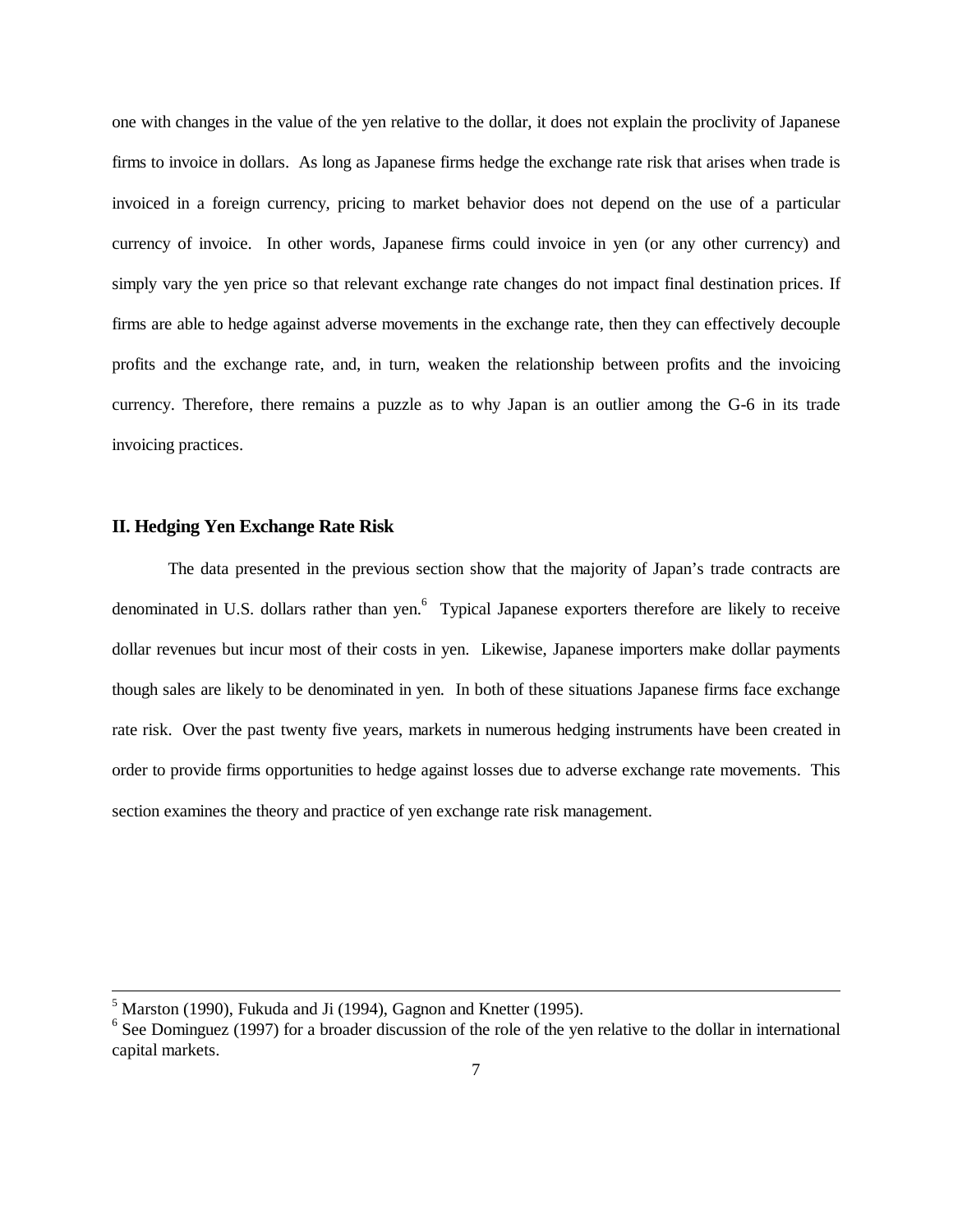#### *Overview of Yen-Dollar Exchange Rate Behavior*

The yen appreciated by 250 percent against the dollar from 1970 to 1994. Among other major currencies, only the swiss franc and the deutsche mark appreciated strongly against the dollar (by 225% and 125%, respectively) over the same period. The rise in the value of the yen relative to the dollar occurred in two stages. The first stage occurred in the 1970s after the breakdown of the Bretton Woods system and in the wake of the 1973 oil shock, during which the yen strengthened from 360 yen to the dollar to just under 200 yen per dollar. The dollar then strengthened considerably in the early 1980s (largely as a consequence of Volcker's tight money regime and Reagan's fiscal expansion), with the exchange rate above 200 yen per dollar until late 1985. In the fall of 1985, and in concert with G-5 intervention efforts to weaken the dollar, the yen began its second dramatic appreciation against the dollar, peaking in April 1995 at 80 yen to the dollar. After a two year period of relative stability during which the yen/dollar rate remained in the 115-125 range, in 1998 the yen depreciated dramatically to over 140 yen per dollar in the wake of political and economic turmoil in Japan.

Dramatic movements in the yen/dollar exchange rate over the last 25 years leave no doubt that Japanese firms invoicing in dollars face substantial exchange rate risks. However, reports in the financial press in 1993 and 1994, before the yen had actually peaked against the dollar, suggest that Japanese firms anticipated yen weakening. The possibly widespread belief that the yen was due to depreciate against the dollar may explain accompanying reports that many Japanese firms were not adequately hedged against exchange rate risk in the early 1990s.

#### *Exchange Rate Hedging Instruments*

An exchange rate hedge provides insurance against adverse currency movements. A Japanese exporter invoicing in dollars is "completely hedged" if changes in the value of the yen relative to the dollar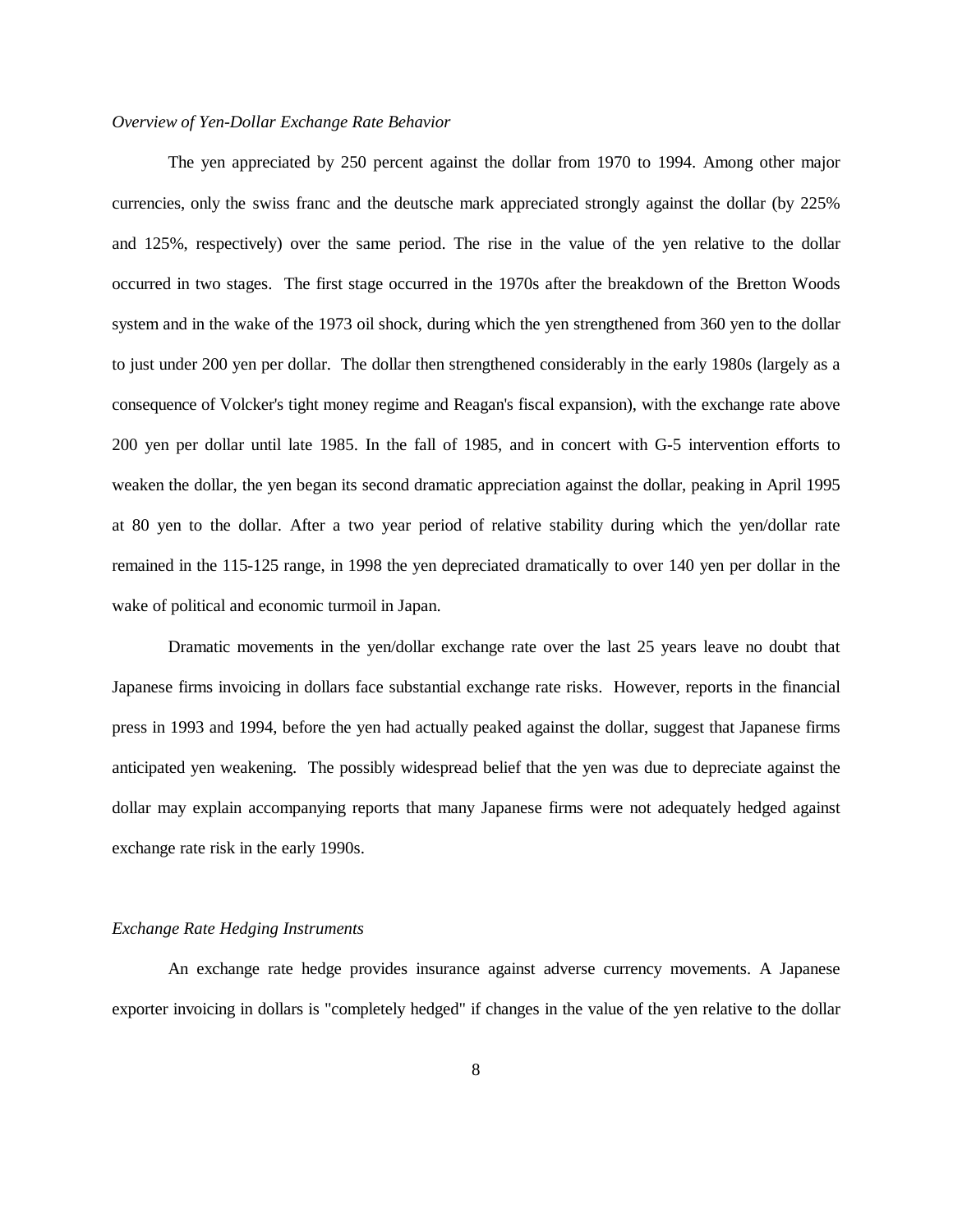do not influence its yen profits. Such a hedge provides an offsetting cash receipt if the value of the dollar falls relative to the yen, and requires an offsetting cash payment if the dollar rises relative to the yen.

The market for hedging instruments has grown dramatically in the last twenty years. There are many ways to manage exchange rate risk (and other forms of risk). The most basic exchange rate hedge involves a forward or futures contract that simply fixes the future price of foreign currency. A slightly more sophisticated hedge involves an option contract that is left unexercised if currency movements are favorable. Further, there are many swap instruments that allow firms to take advantage of differences in financing opportunities over time, geographic regions, and currency markets.

Exchange rate risk management can involve simple transaction-by-transaction hedging, overall balance sheet hedging, and more sophisticated hedging techniques that take into account exchange rate risks that competitors face. Likewise, the instruments used to hedge exchange rate risks range from "plain vanilla" contracts to exotic derivative structures. The notional principal outstanding of exchange-traded derivatives grew by 40 percent annually over the last decade.

#### *The Practice of Yen Exchange Rate Risk Management*

1

Japanese firms are not obliged to disclose the details of their hedging practices and most hedges appear as off-balance sheet items in company accounts.<sup>7</sup> Further, as Garber (1997) discusses, the use of derivative products does not necessarily imply that firms are attempting to reduce risks. Derivative products can be used to speculate as well as to hedge (or to enhance) risk. The existing anecdotal evidence

 $<sup>7</sup>$  In April 1994 the Ministry of Finance banned the use of a device known as historic rate rollovers. These</sup> allowed Japanese companies to delay taking a hit on loss-making forward currency contracts – agreements to buy or sell a currency at a fixed rate in the future - by selling them to friendly banks before they expire. The banks avoided making a loss themselves by immediately selling the companies new forward contracts at the same rate. This accounting trick allowed some companies to disguise heavy losses. In 1993, for example, Showa Shell Sekiyu, a Japanese affiliate of royal Dutch-Shell, said it had discovered that its treasury department had covered up losses of Y166 billion using this technique. The affiliate's chairman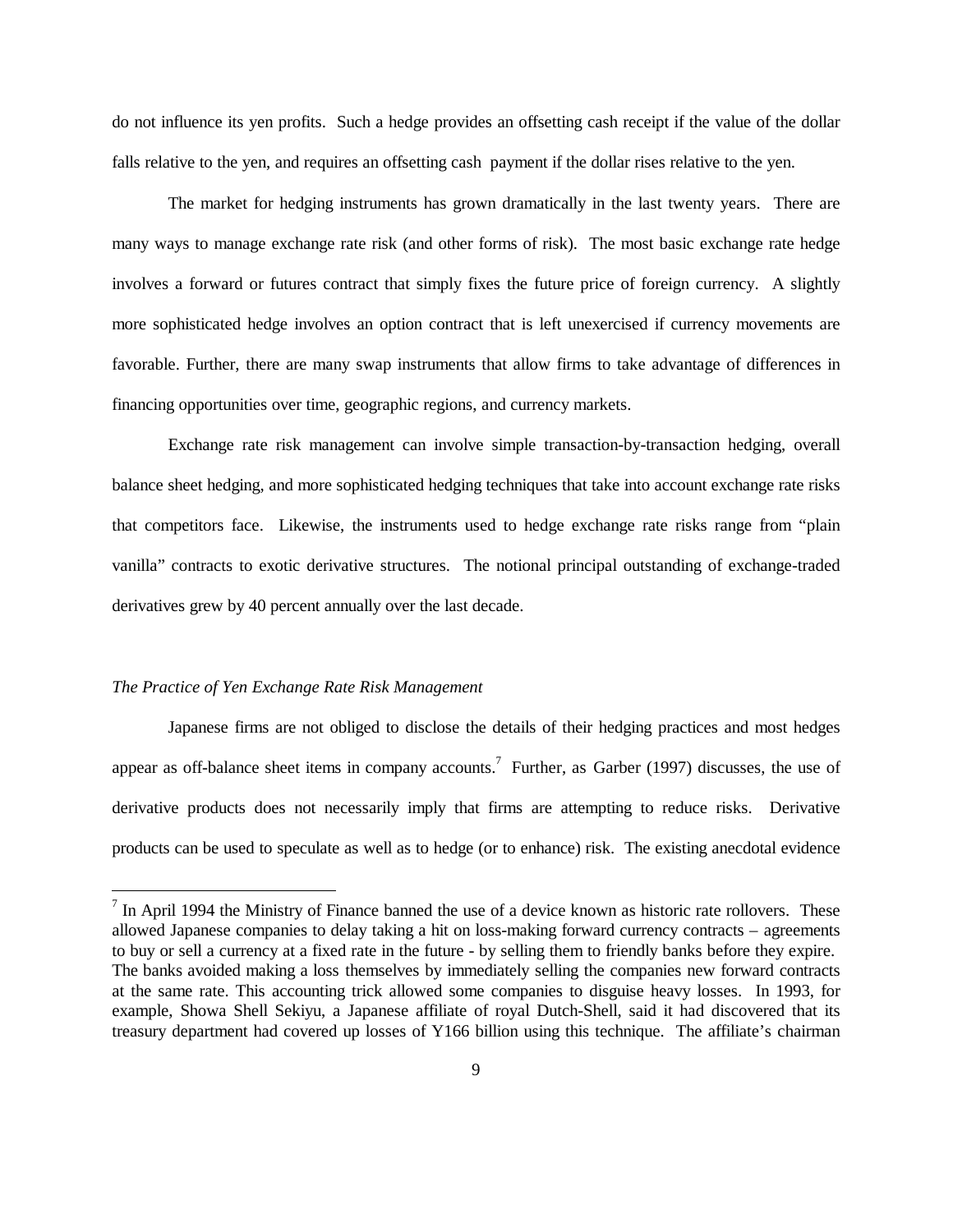on the hedging practices of Japanese firms suggests that, along with using financial instruments to hedge exchange rate risks, firms have shifted production from Japan during periods of yen appreciation. Numerous articles in the financial press in the last few years report that Japanese manufacturers have shifted production to lower cost countries including the United States.<sup>8</sup> On the other hand, many observers explain the fact that a majority of Japanese trade is handled by a small number of large trading companies by the greater ability of the trading companies effectively to manage exchange rate risks. Trading companies have the advantage of economies of scale, and they may be able to offset risk exposure from their export business with that from imports.

The first currency options contract was concluded in Japan between the Bank of Tokyo and one of the major trading companies in 1984. From around 1987, the market grew rapidly as Japanese exporters were faced with the sudden appreciation of the yen against the dollar (initiated by the Plaza Accord of September 1985). Reports in the financial press suggest that exporters initially hedged using zero-cost leverage type options. This transaction involves the customer purchasing a dollar put and offsetting it by selling a dollar call with several times the notional amount. The advantage of this sort of strategy is that it allowed exporters to lock in at relatively high strike prices. From around 1992, reports suggest that the most popular hedging technique for major export companies and institutional investors was the range forward transaction. In these transactions, the customer purchases a dollar put at a relatively lower strike price, and sells a dollar call at a relatively higher strike price. As long as the ratio of selling to buying is about one-to-one, this transaction is regarded as a relatively conservative hedging technique (Asia Money, Asian Currency Supplement, November 94, pp. 24-27). Starting in 1995 yen-dollar implied volatility rose from 6 to 7% to near 20%, dramatically pushing up the price of options. By way of illustration, a company wishing to hedge a \$100 million exposure would have to pay \$4.5 million in up front costs, as

l

and president subsequently resigned. (The Economist, March 26, 1994, pp.96-97)

<sup>&</sup>lt;sup>8</sup> See, for example, the article in the New York Times on August 29, 1993 with the headline "Japanese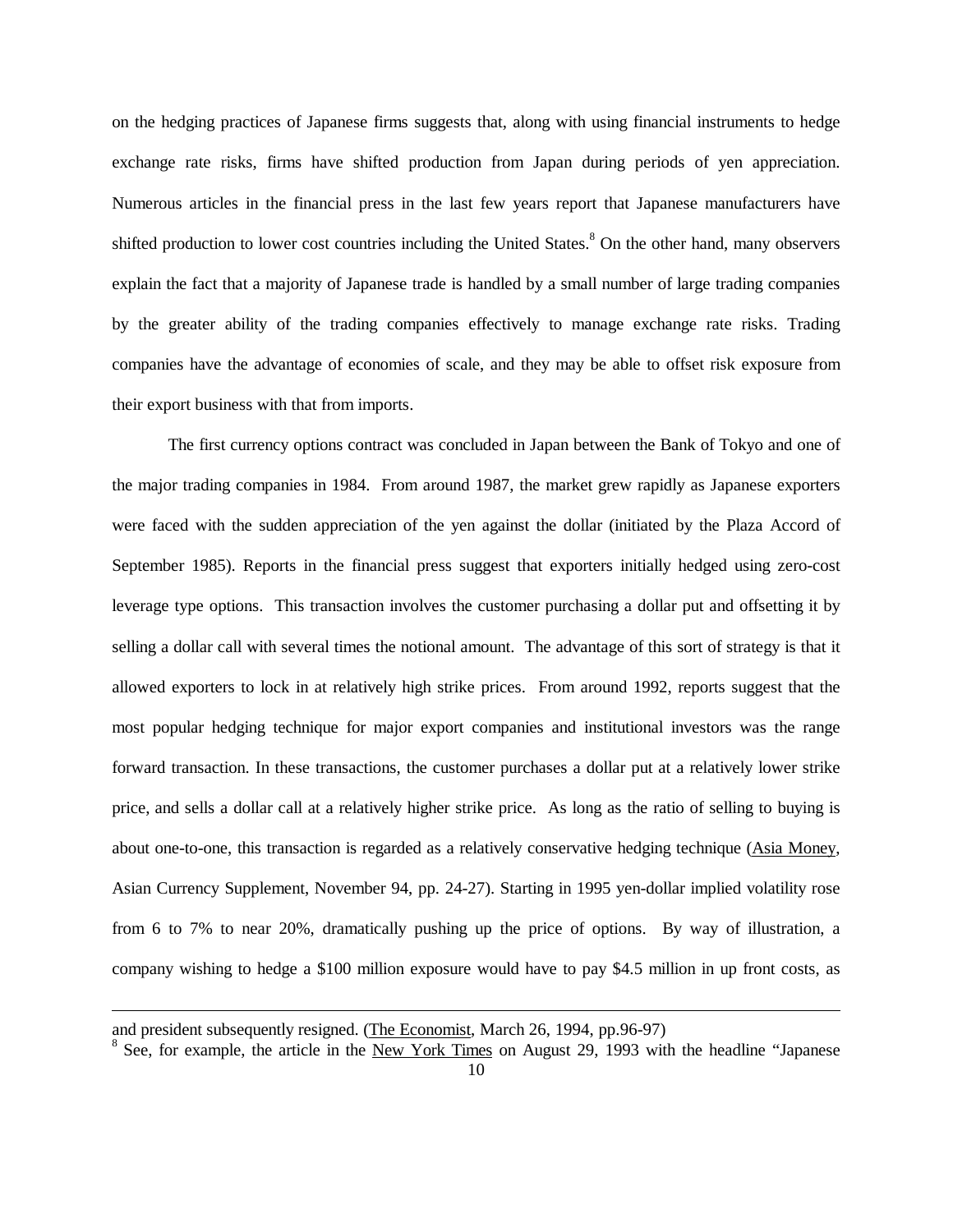compared to approximately \$2 million in 1994 (Charts, 1995).

In 1994, Swiss Bank Corporation calculated that every one yen rise against the dollar cut exporters' profits by \$100 million. In 1994, Toyota claimed to hedge about half its foreign-currency exposure. Honda and Sony claim that they try to hedge all of their foreign-exchange risk. However, in 1994 Honda used only short-dated forwards, and only hedged the sales it clinched, not the sales it expected (The Economist, March 26, 1994). In the first quarter to June 1993, Sony reported net gains of 20 billion yen on currency hedging. (AFP-Extel News Limited, November 16, 1994)

Unfortunately there are no aggregate data on the proportion of Japanese firms engaging in exchange rate risk management. But, a 1996 survey of the use of derivatives by Japanese corporations by Nippon Life Insurance found that about 41% of the 493 corporations polled used derivative products. Also, there exist BIS survey data on the currency composition of derivative products typically used to manage risk. There is not necessarily a strong correlation between hedging practices and the use of a currency in derivative markets, but information on the size of the yen derivative market indicates something about the hedging opportunities available to Japanese firms.

The BIS survey indicates that, in OTC derivative contracts involving foreign exchange, the yen has the second highest volume, well below that of the U.S. dollar, but greater than deutsche mark volume. The U.S. dollar is involved on one side of 92% of all foreign currency derivative contracts. The comparable figures for the yen and deutsche mark are 26 and 23% respectively.<sup>9</sup> In the exchange rate futures markets, dollar/yen contracts make up 31% of the market.

l

Moving Production Abroad".

<sup>9</sup> BIS, *Central Bank Survey of Foreign Exchange and Derivatives market Activity* 1995, pp. 30.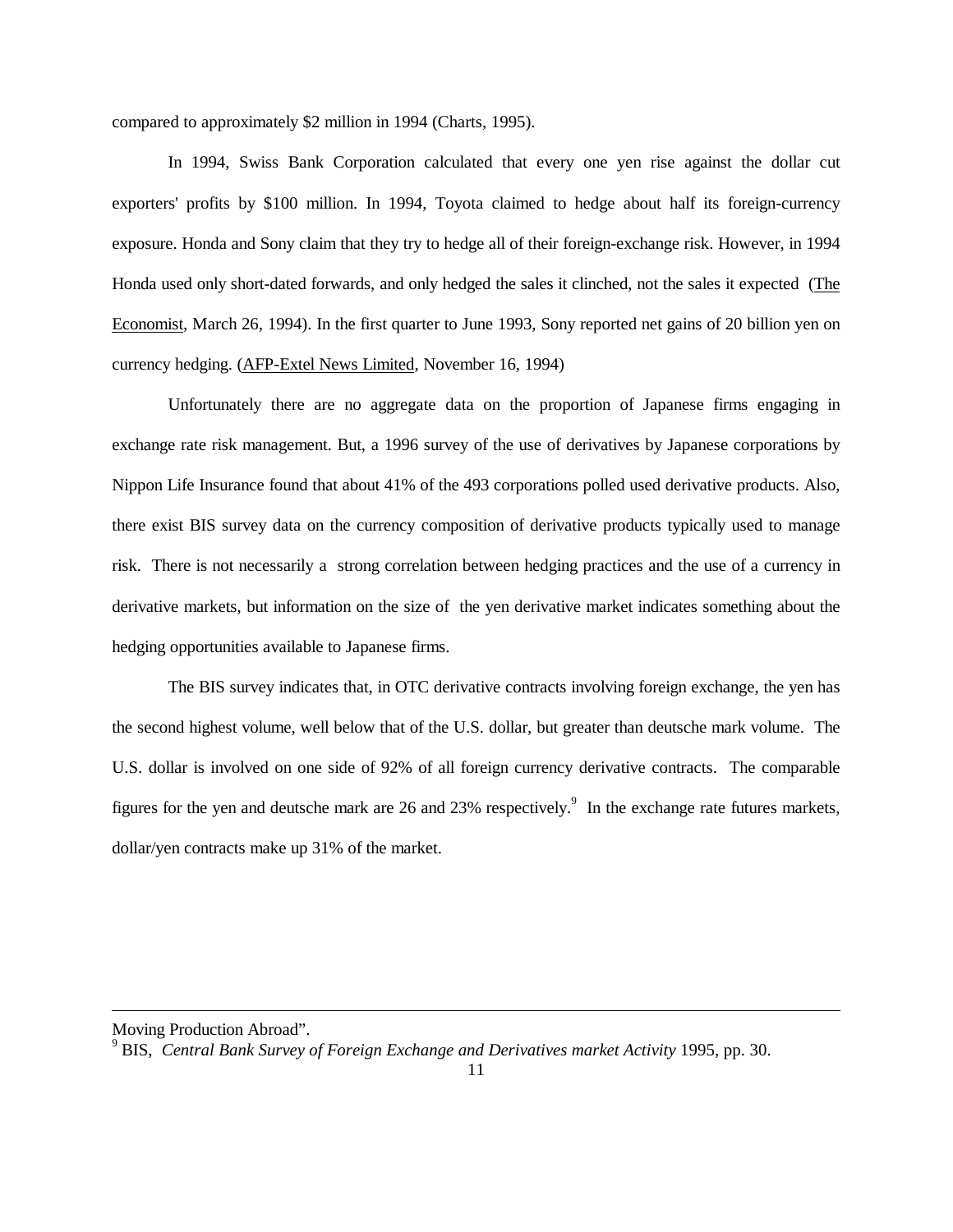The geographical distribution of OTC derivative trading is similar to the distribution of overall foreign exchange trading. The United Kingdom is the most active center with about 30% of total market activity, with the United States and Japan the second and third most active. Further, the United Kingdom, the United States and Japan account together for 56% of total trading. While Japan's share of the derivative market vastly exceeds that of Germany, yen-denominated instruments account for roughly the same share of the market as do deutsche mark denominated instruments. As in the foreign exchange market, the two centers outside of Japan in which the yen is relatively heavily used to denominate derivative contracts are Singapore and Hong Kong.

The BIS data indicate that the market in yen-denominated derivative products is substantial, and that foreign exchange swaps are the most heavily traded of the four categories of OTC foreign exchange derivative products (these include: outright forwards, foreign exchange swaps, currency swaps and options). This, in turn, suggests that Japanese firms interested in hedging dollar/yen exchange rate risk have ample opportunities to do so.

One issue related to hedging opportunities is the available maturity structure of instruments. If trade contracts are set long in advance, then effective hedges may require hedging instruments with long maturities. For the OTC derivative products, 89% of forwards, foreign exchange swaps and options are for products with maturities of up to one year. The most liquid futures markets tend to be those for products with maturities of less than six months. On the other hand, over 50% of currency swaps have maturities of 1 year to 5 years, and roughly 24% of these contracts exceed 5 years.

#### **III. The Dollar Exposure of Japanese Companies**

The evidence presented so far suggests that, although Japanese companies tend to invoice in dollars, there exist ample opportunities for firms to hedge yen-dollar movements using financial instruments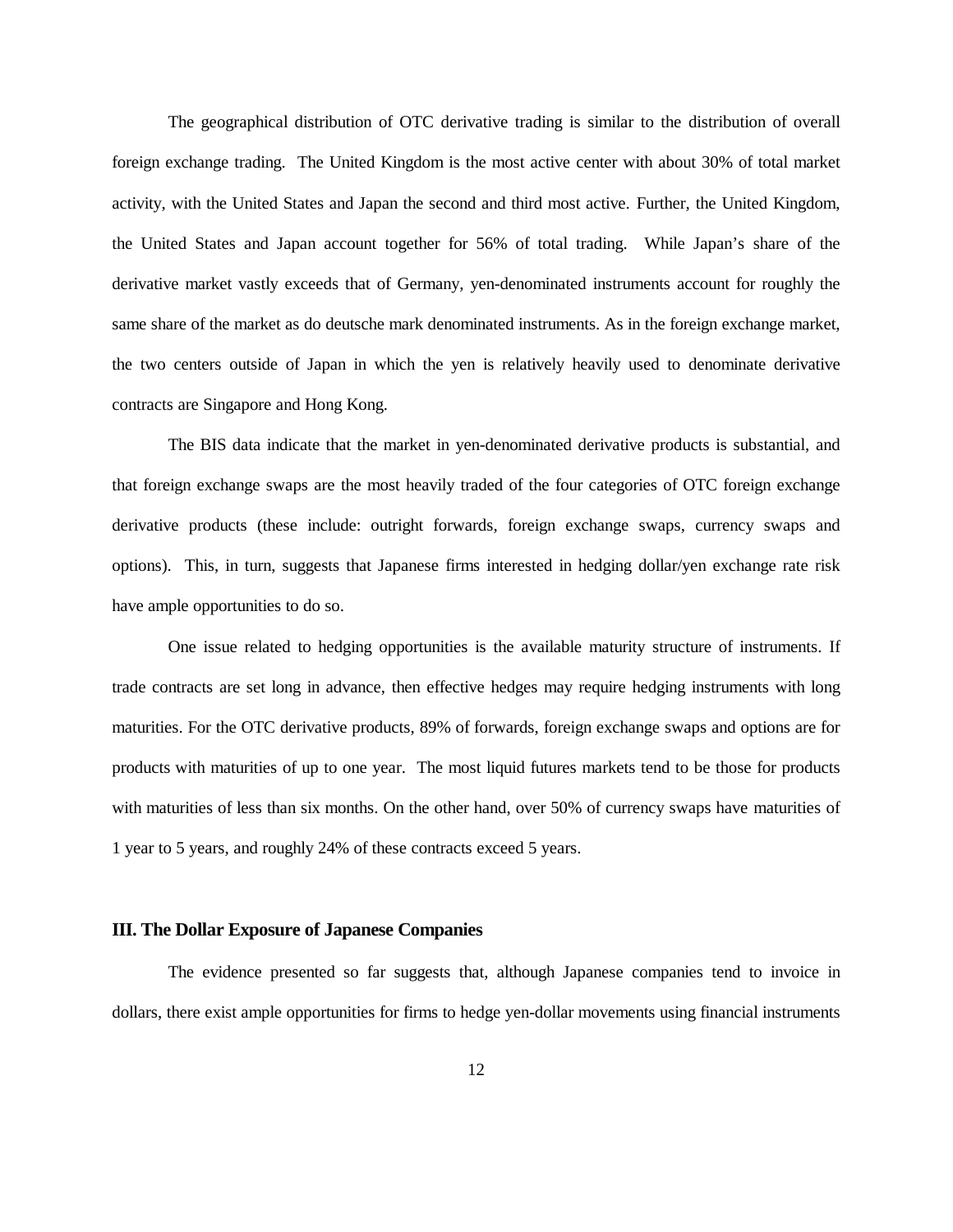-- and there is some evidence that Japanese companies engage in non-financial hedging of dollar exposures. This section analyzes the degree to which Japanese firms have been successful at reducing their dollar exposures.

Previous research examining the effects of exchange-rate exposure on firms' returns, using methodology similar to that used in this paper, report mixed results depending on the country examined. Jorion (1990) finds that U.S. multinationals have small exchange rate exposures, although he finds a positive relationship between firms' exposure to dollar depreciation and the ratio of their foreign sales to total sales. Booth and Rotenberg (1990) find that Canadian firms generally benefit from appreciations of the Canadian dollar. Bodnar and Gentry (1993) study exchange rate exposure in U.S., Canadian and Japanese firms and find that, for all three countries, between 20 and 35% of industries have statistically significant exchange rate exposures and that exchange rate fluctuations affect industry returns. Williamson (1998) examines exchange rate exposure in the U.S., Japanese and German automotive industries and finds evidence that the level of exposure changes over time, across country portfolios, and depends on demand characteristics in the auto industry. He also finds that exposure is reduced as firms increase foreign production. He and Ng (1998) examine firm specific exchange rate exposure using a sample of 171 Japanese multinational corporations and find that 25% of these firms exhibit exposure effects. Moreover, they find that higher exposure levels are related to higher export ratios, low levels of financial leverage, high levels of liquidity, larger firm size and membership in a keiretsu. Hamao (1988) and Dominguez (1992) include the exchange rate as an observable factor in APT models of Japanese and U.S. industry returns, respectively, with mixed results.<sup>10</sup>

This study differs from those in the literature in a number of important respects. First, motivated

 $\overline{a}$ 

<sup>10</sup> Hamao (1988) and Dominguez (1992) test for a relationship between innovations in exchange rates and expected returns. The test in this paper measures the effect of changes in exchange rates on realized returns.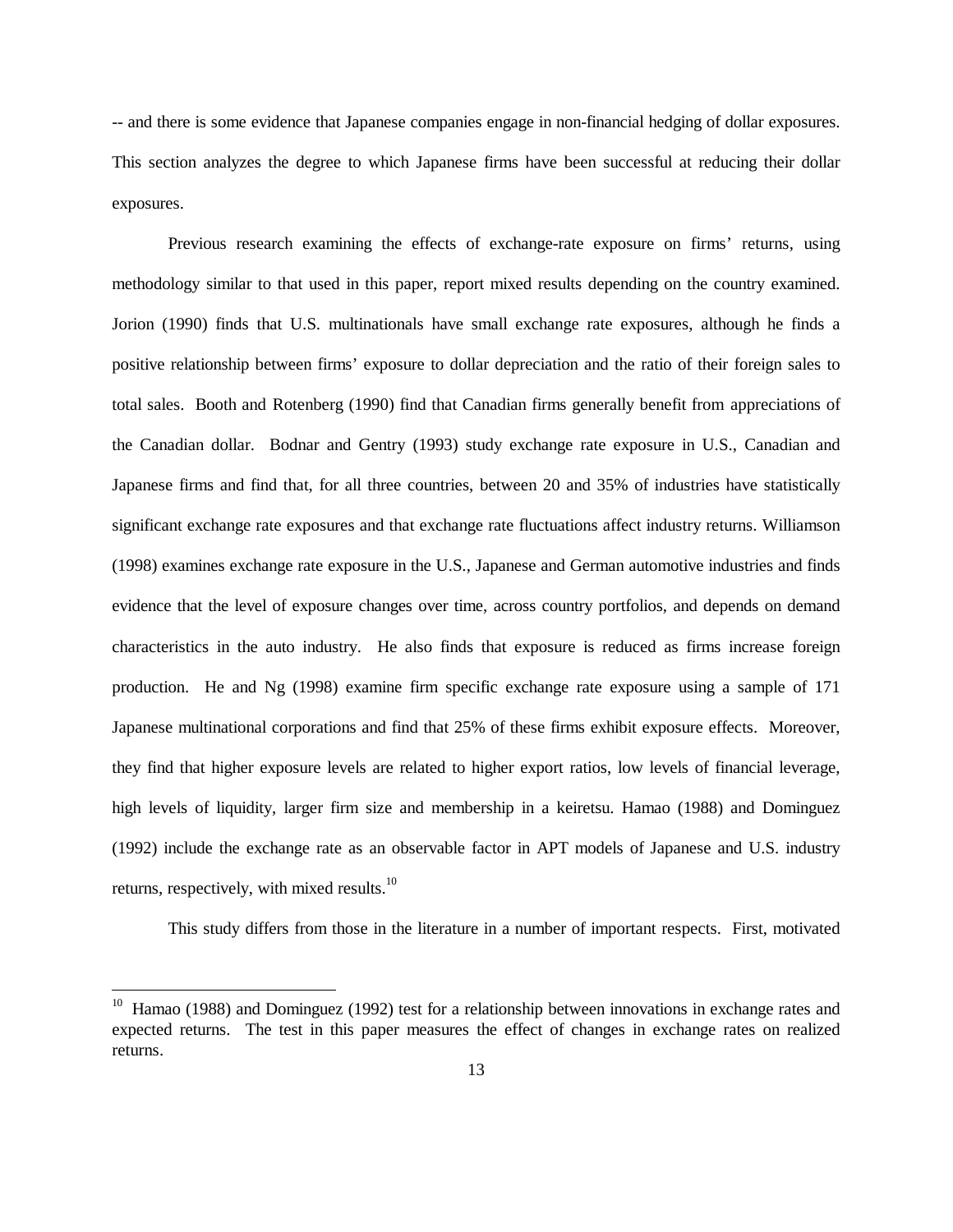by the evidence presented earlier in the paper regarding Japanese company practice of invoicing in dollars, the regressions test specifically for dollar exposure. Many of the previous studies use trade weighted exchange rates rather than specific bilateral rates to test for exposure. Second, firms are grouped into broad industry portfolios and both domestic and multinational firms are included (although separately) in order to test for systematic patterns of exposure across a broad range of companies. Also, companies with little or no export/import activity are included in the sample. And third, weekly returns data are used in the empirical tests to take into account the sometimes dramatic short-term volatility in the yen/dollar rate. Previous studies have generally used monthly or quarterly returns data.

Exchange rate exposure is typically defined as the correlation between exchange rate movements and asset values (Adler and Dumas, 1984). Of course, exchange rates and asset values are likely to be jointly determined, so that it is not possible to test whether exchange rate movements cause changes in aggregate asset values. On the other hand, exchange rate movements are likely to be relatively exogenous to the values of individual industries. And, even if simultaneity is important for some industries, differences in exposures across industries should persist, since exposures reflect the contemporaneous impact of fundamentals on both exchange rate movements and industry value (Bodnar and Gentry, 1993).

The efficient markets hypothesis states that stock prices should reflect the influence of news, including unanticipated changes in exchange rates, on firm value. A way to measure exchange rate exposure, therefore, involves adding changes in the exchange rate to the market model of industry portfolio returns.

$$
R_{i,t} = \mathbf{b}_{0,i} + \mathbf{b}_{1,i}R_{m,t} + \mathbf{b}_{2,i}\Delta s_t + \mathbf{e}_{i,t}
$$
 (1)

where  $R_{i,t}$  is the return on portfolio i in Japan;  $R_{m,t}$  is the return on the Japanese market portfolio;  $\Delta s_t$  is the weekly yen-dollar return (defined so that a positive (negative)  $\bm{b}_{2,i}$  coefficient indicates that dollar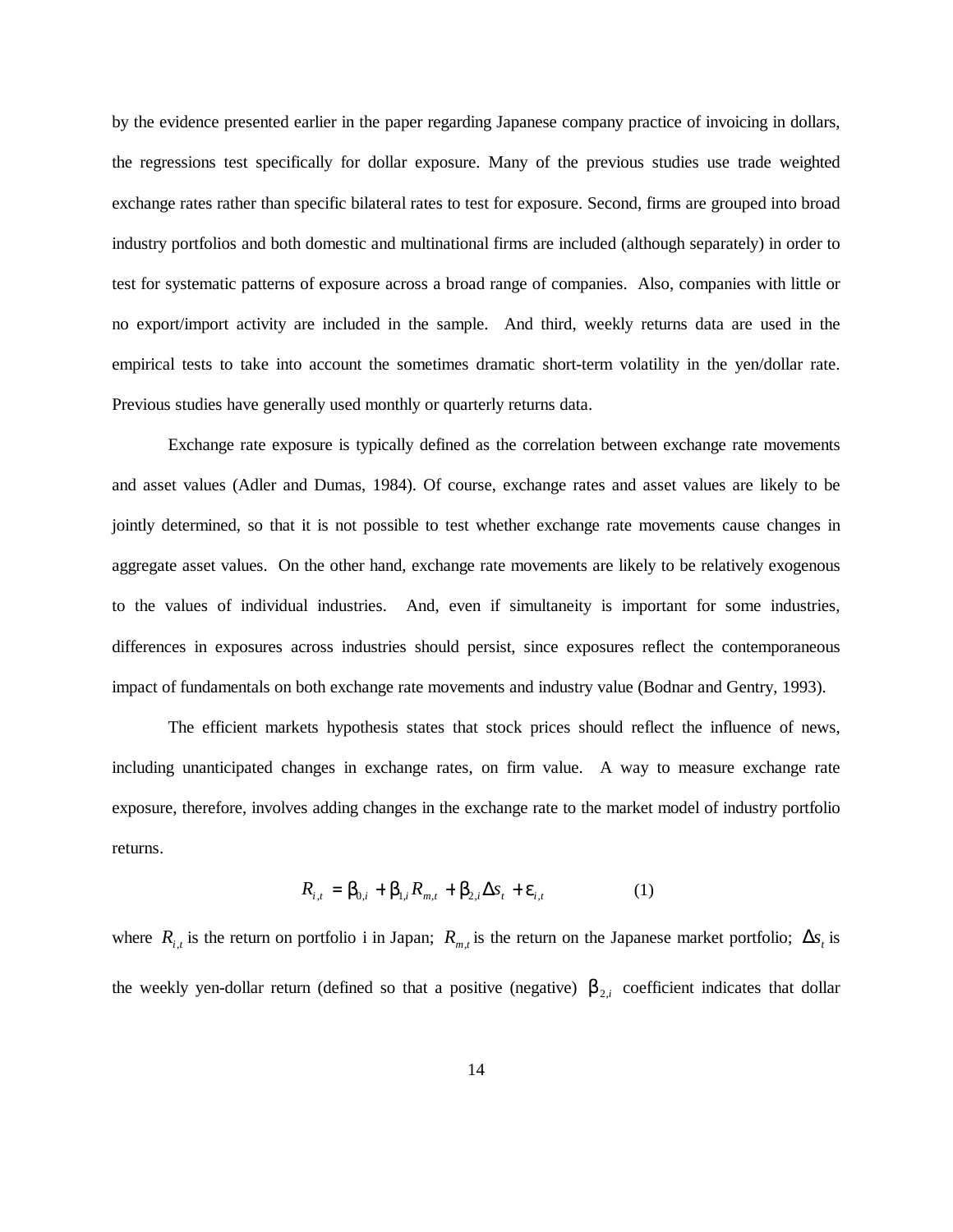appreciation increases (decreases) the return to portfolio i) and the market beta,  $\bm{b}_{1,i}$ , measures the industry's exposure to changes in Japan's market index. Since the market index is included as an explanatory variable,  $\bm{b}_{2,i}$  measures an industry's exposure to exchange rate movements after taking into account the overall market's exposure to yen-dollar fluctuations.

Equation 1 is estimated using SUR (seemingly unrelated regression) using weekly data over the period January 1984 through October 1995. SUR estimation allows for contemporaneous correlation of the error terms across industry portfolios. Table 2 presents summary statistics for the 18 industry portfolios included in the regressions.<sup>11</sup> The portfolios comprise four main industry groupings: (1) consumer goods and services; (2) energy and utilities; (3) finance and real estate; and (4) industrials. The portfolios are further disaggregated by size, where the firm size classification within each industry is based on a size-sorting algorithm which depends on the annual observations of each firm's market capitalization denominated in yen.<sup>12</sup> The portfolios are also distinguished by content of domestic and multinational firms. This designation is based on the listing of multinational corporations in Worldwide Branch Locations of Multinational Companies (1994). The primary criterion for a firm's inclusion in the multinational category is the existence of one or more branches, subsidiaries, manufacturing plants or other holdings located outside of Japan.

 $\overline{a}$ 

 $11$  I am grateful to Linda Tesar for providing the Japanese stock market data.

<sup>&</sup>lt;sup>12</sup> Approximately one third of the total industry market capitalization falls into each of the small, medium and large categories. See Rowland and Tesar (1997) for further details.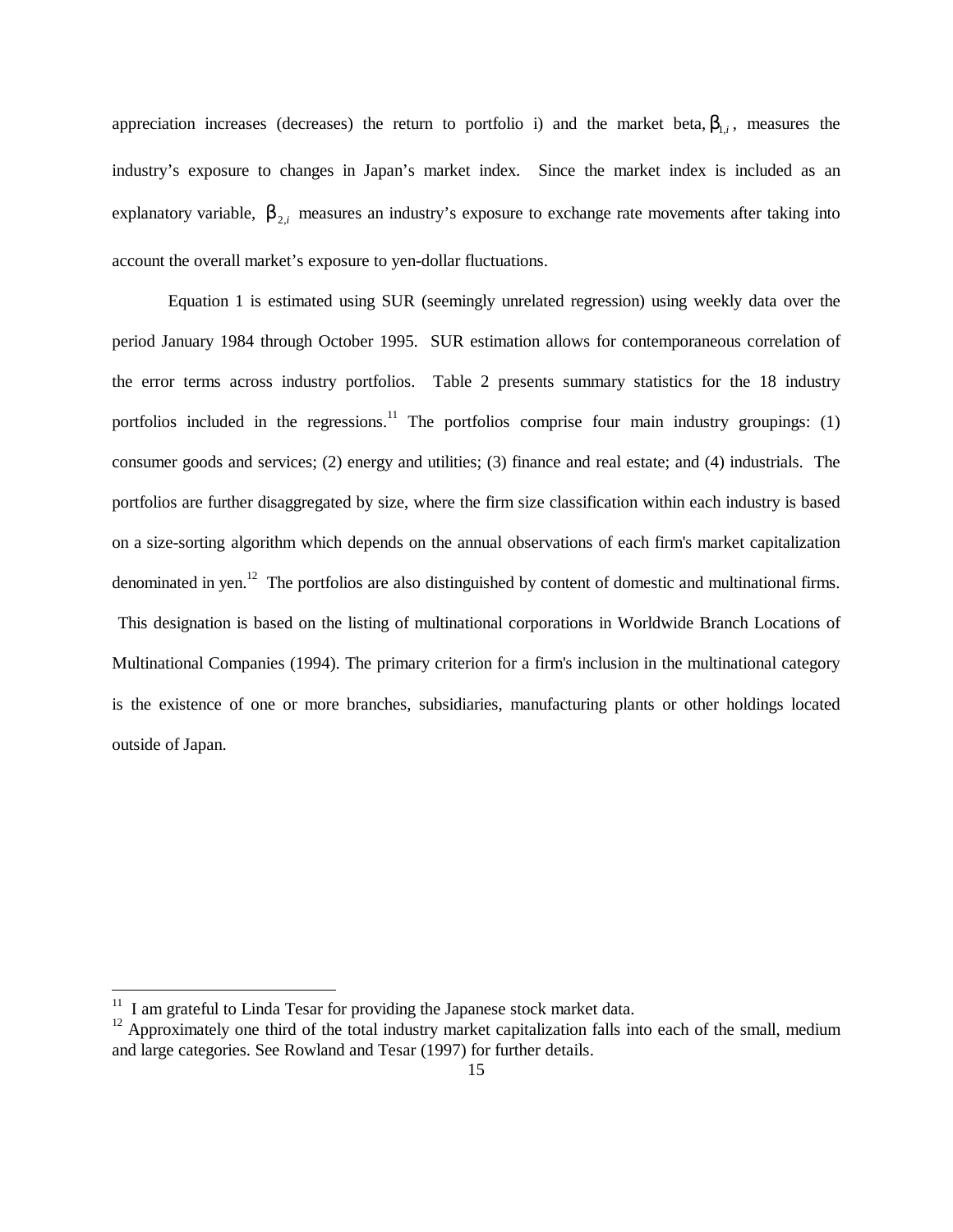| Portfolio<br>classification <sup>1</sup> | firm size in<br>portfolio <sup>2</sup> | $#$ of firms in<br>population <sup>3</sup> | $#$ of firms in<br>sample <sup>4</sup>  | sample mean<br>returns | standard error |  |  |  |  |
|------------------------------------------|----------------------------------------|--------------------------------------------|-----------------------------------------|------------------------|----------------|--|--|--|--|
| Domestic Firms <sup>5</sup>              |                                        |                                            |                                         |                        |                |  |  |  |  |
| <b>CGS</b>                               | small                                  | 503                                        | 30                                      | .3065                  | 2.918          |  |  |  |  |
|                                          | medium                                 | 44                                         | 30                                      | .2927                  | 2.708          |  |  |  |  |
|                                          | large                                  | 14                                         | 14                                      | .3471                  | 2.841          |  |  |  |  |
| EU                                       | small                                  | 22                                         | 22                                      | .3217                  | 3.542          |  |  |  |  |
|                                          | medium                                 | $\overline{4}$                             | $\overline{4}$                          | .2931                  | 3.692          |  |  |  |  |
|                                          | large                                  | $\overline{3}$                             | 3                                       | .3644                  | 4.403          |  |  |  |  |
| <b>FIR</b>                               | small                                  | 186                                        | 30                                      | .3367                  | 3.297          |  |  |  |  |
|                                          | medium                                 | 9                                          | 9                                       | .4091                  | 4.232          |  |  |  |  |
|                                          | large                                  | 6                                          | 6                                       | .3768                  | 4.392          |  |  |  |  |
| <b>IND</b>                               | small                                  | 1047                                       | 30                                      | .2995                  | 3.543          |  |  |  |  |
|                                          | medium                                 | 43                                         | 30                                      | .2264                  | 2.822          |  |  |  |  |
|                                          | large                                  | 5                                          | 5                                       | .1624                  | 2.848          |  |  |  |  |
|                                          |                                        |                                            | <b>Multinational Firms</b> <sup>6</sup> |                        |                |  |  |  |  |
| CGS                                      | small                                  | 3                                          | 3                                       | .3412                  | 4.019          |  |  |  |  |
|                                          | medium                                 | $\overline{4}$                             | $\overline{4}$                          | .2505                  | 3.157          |  |  |  |  |
|                                          | large                                  | 6                                          | 6                                       | .2514                  | 3.220          |  |  |  |  |
| <b>IND</b>                               | small                                  | 12                                         | 12                                      | .2672                  | 2.983          |  |  |  |  |
|                                          | medium                                 | 25                                         | 25                                      | .2596                  | 2.917          |  |  |  |  |
|                                          | large                                  | 12                                         | 12                                      | .1919                  | 3.365          |  |  |  |  |
|                                          |                                        |                                            |                                         |                        |                |  |  |  |  |
|                                          | Japan Market Index                     |                                            |                                         | .1629                  | 2.678          |  |  |  |  |
|                                          | <b>Yen-Dollar Returns</b>              |                                            |                                         | $-1240$                | 1.493          |  |  |  |  |

#### **Table 2. Summary Statistics for Japanese Portfolio Classifications, 1984-1995**

- 1. CGS denotes "consumer goods and services"; EU denotes "energy and utilities", FIR denotes "finance and real estate"; and IND denotes "industrials".
- 2. The firm size classification within each industry is based on a size-sorting algorithm which depends on the annual observations of each firm's market capitalization denominated in yen. Approximately one third of the total industry market capitalization falls into each of the small, medium and large categories.
- 3. The number of firms in the population refers to the number of Japanese firms included in Datastream's database.
- 4. The maximum number of firms in the sample for each portfolio is 30 firms. If the number of firms in a category is less than 30, all firms are included in the sample portfolio. If the number of firms in a category exceeds 30, a random sample of 30 firms was drawn for that category. Sample is January 1984 through October 1995.
- 5. Firms are designated as domestic or multinational firms based on the listing of multinational corporations in Worldwide Branch Locations of Multinational Companies (1994).
- 6. The primary criteria for a firm's inclusion in the multinational category is the existence of one or more branches, subsidiaries, manufacturing plants or other holdings located outside of Japan.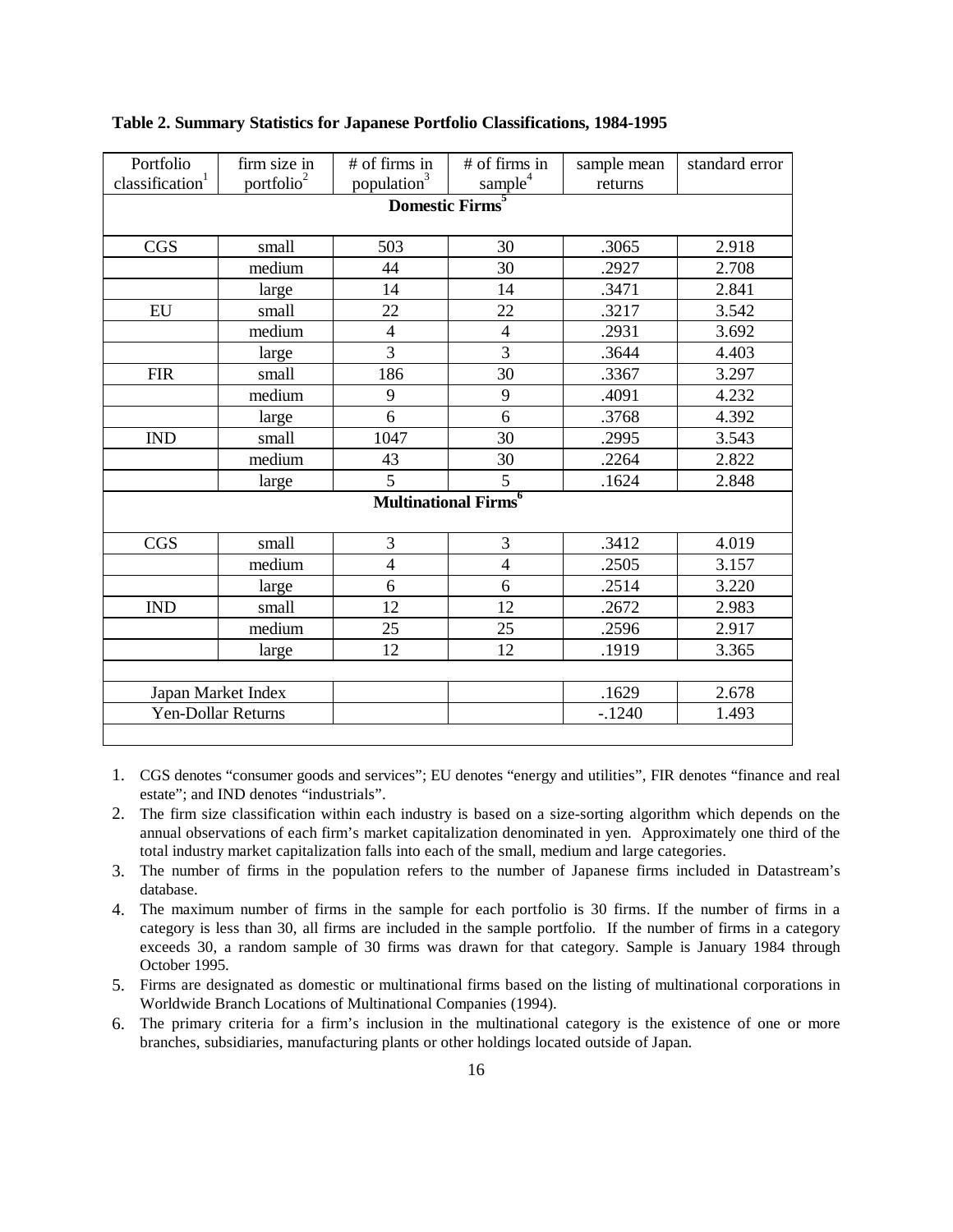The Japanese firm returns are allocated into portfolios that are distinguished by industry type, firm size and degree of internationalization because these factors are likely to influence the impact of exchange rate exposure on the firms' returns. Industries that are export intensive or compete with foreign importers may be more likely to be influenced by exchange rate movements than are industries that produce predominately non-traded goods.<sup>13</sup> The profits of firms in industries that import dollar-priced inputs (such as oil) are likely to be adversely effected by an appreciation of the dollar. The yen value of firms with foreign investments will depend directly on exchange rate changes. And, finally, previous surveys of U.S. company financial hedging behavior suggests that smaller firms are less likely to engage in hedging activities than are larger companies (Nance, Smith, and Smithson, 1993).

Table 3 presents the coefficient estimates of the dollar exposure of Japanese firms over the full period 1984 through 1995. The first thing to note is that 9 of the 18 portfolios (or 50%) exhibit significant exposure to contemporaneous dollar movements.<sup>14</sup> Of the firms designated as domestic, the returns of small firms in the consumer goods and services industry and all firms in the energy and utility industries are

<u>.</u>

<sup>&</sup>lt;sup>13</sup> Annual data on the percentage of export sales is available for Japanese parent company operations in the Japan Company Handbook. (Japanese corporations only began to report consolidated financial data in the early 1990s.) Average export ratios (the company's exports as a percentage of total sales including direct exports by the company and all exports through trading firms) for the firms in each portfolio indicate wide variation both across firms and over time. In general, firms classified as "multinational" have higher export ratios than the firms included in the "domestic" portfolios. However, even firms classified as multinationals may have low export ratios. For example, Matsushita Electric Works is in the multinationals mediumsized industrials category, but typically has export ratios well below 10%. On the other hand, companies like Sharp, Honda Motor and Sony all have average export ratios above 50% and are included in the largesize industrials category.

<sup>&</sup>lt;sup>14</sup> Amihud (1994) and Bartov and Bodnar (1994) include lagged values of the exchange rate term in their exposure tests. Their specification takes into account the possibility that financial information is released with a lag, so that it may take time for foreign exchange rate changes to influence company cash flows. The results of tests including lagged values of the yen-dollar rate in equation (1), not reported, indicate no significant lagged effect. In other words, for the portfolios used in this paper, the contemporaneous exposure effect is not influenced by the inclusion of lagged values of the exchange rate.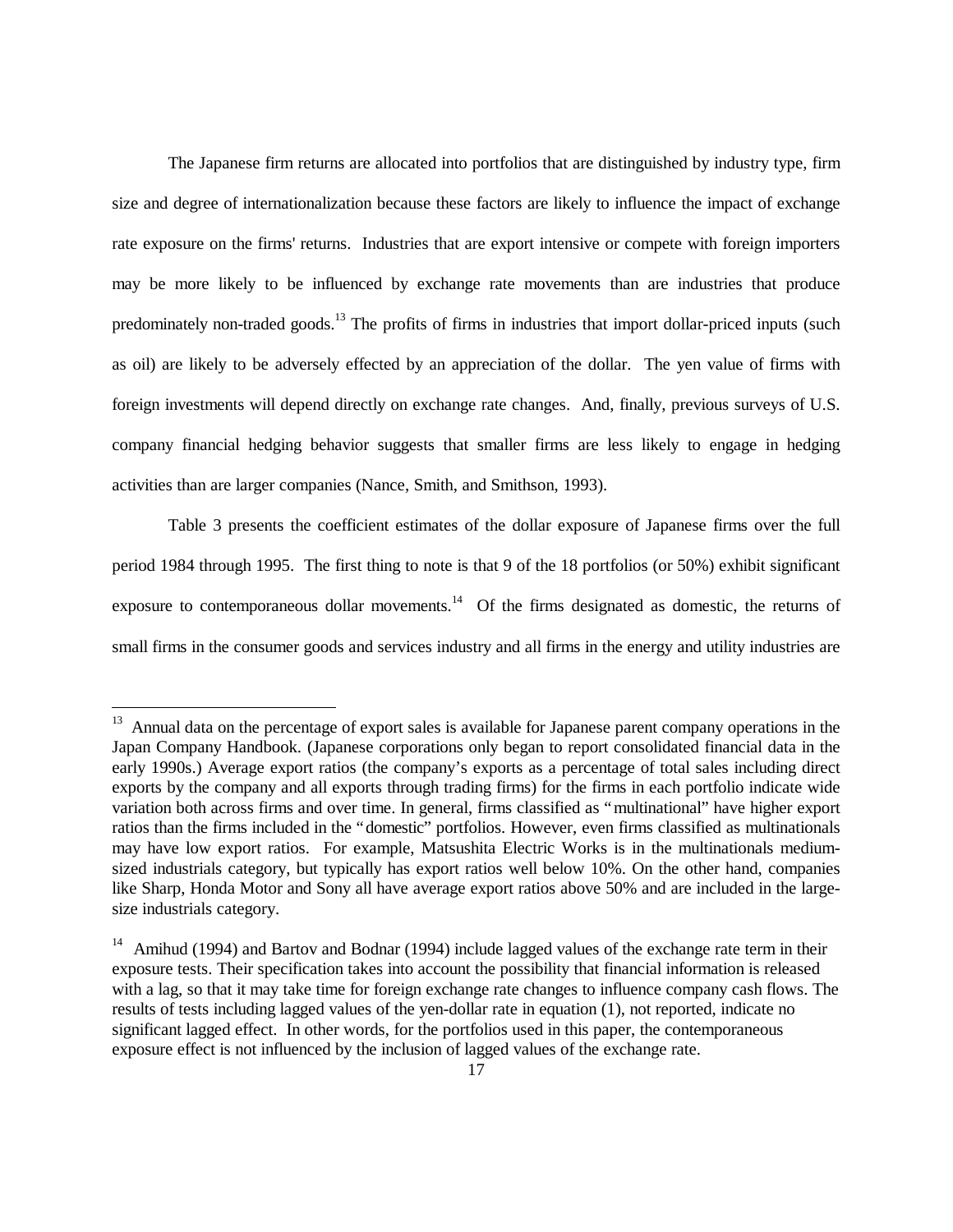adversely affected by dollar appreciations. In the case of the energy and utility industry this is unsurprising, in that these firms are likely to be large importers of oil, which is priced in dollars. The returns of medium and large industrial firms that are categorized as domestic (on the basis of a low degree of foreign asset ownership -- not their amount of export/import activity) are found to be favorably influenced by dollar appreciations relative to the yen. This suggests that the firms in this portfolio are predominately exporters to the United States who benefit from dollar appreciation. Of the multinational firms, again small firms in the consumer goods and services industry and medium and large-sized firms in the industrials portfolio are positively influenced by increases in the yen value of the dollar. The eight industries that show no significant dollar exposure presumably contain firms which, on average, are not exposed to dollar risk or successfully hedge their dollar exposures using financial or non-financial methods.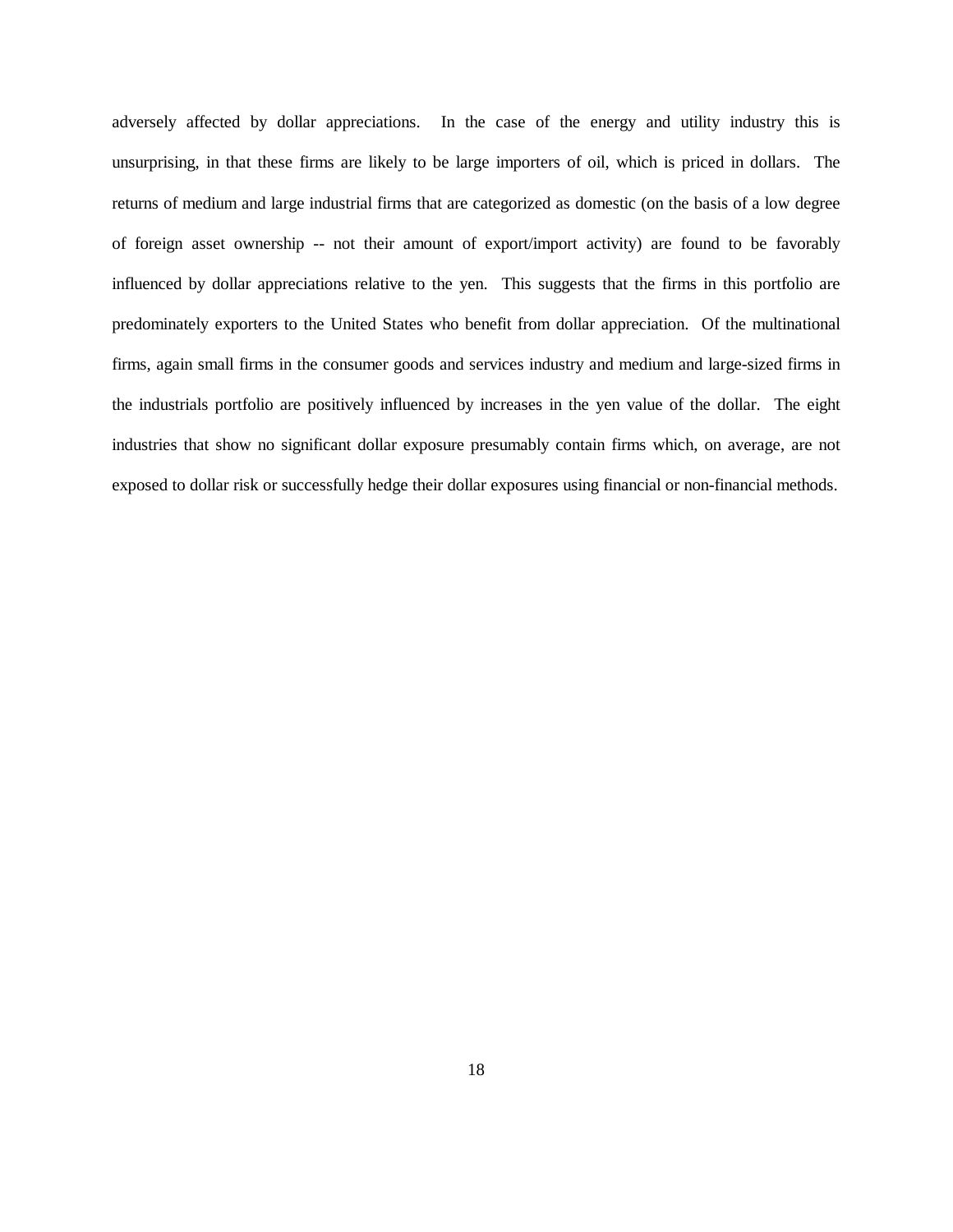#### **Table 3. Japanese Portfolio Dollar Exposures, 1984-1995**

$$
R_{i,t} = \mathbf{b}_{0,i} + \mathbf{b}_{1,i}R_{m,t} + \mathbf{b}_{2,i}\Delta s_t + \mathbf{e}_{i,t}
$$

| Portfolio  | firm size             |                                     |             |                                     |             |                |             |       |           |  |  |
|------------|-----------------------|-------------------------------------|-------------|-------------------------------------|-------------|----------------|-------------|-------|-----------|--|--|
| classifi-  | in                    | $\bm{b}_{\!\scriptscriptstyle 0,i}$ | Std error   | $\bm{b}_{\!\scriptscriptstyle 1,i}$ | Std error   | $\bm{b}_{2,i}$ | Std error   | $R^2$ | <b>DW</b> |  |  |
| cation     | portfolio             |                                     |             |                                     |             |                |             |       |           |  |  |
|            | <b>Domestic Firms</b> |                                     |             |                                     |             |                |             |       |           |  |  |
|            |                       |                                     |             |                                     |             |                |             |       |           |  |  |
| CGS        | Small                 | 0.0016                              | $0.0007**$  | 0.8517                              | $0.0272***$ | $-0.0822$      | $0.0488*$   | 0.61  | 1.98      |  |  |
|            | medium                | 0.0015                              | $0.0006***$ | 0.8713                              | $0.0207***$ | $-0.0217$      | 0.0371      | 0.74  | 2.14      |  |  |
|            | large                 | 0.0020                              | $0.0006***$ | 0.8871                              | $0.0234***$ | 0.0009         | 0.0420      | 0.70  | 2.18      |  |  |
| EU         | small                 | 0.0013                              | 0.0010      | 0.8709                              | $0.0387***$ | $-0.4051$      | $0.0696***$ | 0.47  | 1.75      |  |  |
|            | medium                | 0.0008                              | 0.0010      | 0.9588                              | 0.0386***   | $-0.3993$      | $0.0692***$ | 0.52  | 1.95      |  |  |
|            | large                 | 0.0013                              | 0.0012      | 1.1172                              | $0.0474***$ | $-0.4167$      | $0.0849***$ | 0.49  | 1.74      |  |  |
| <b>FIR</b> | small                 | 0.0019                              | $0.0009**$  | 0.9210                              | $0.0329***$ | 0.0553         | 0.0590      | 0.56  | 2.17      |  |  |
|            | medium                | 0.0018                              | $0.0008**$  | 1.3462                              | $0.0332***$ | $-0.0746$      | 0.0596      | 0.73  | 2.02      |  |  |
|            | large                 | 0.0017                              | 0.0011      | 1.2774                              | $0.0415***$ | 0.0150         | 0.0743      | 0.61  | 2.06      |  |  |
| <b>IND</b> | small                 | 0.0014                              | 0.0009      | 0.9872                              | $0.0354***$ | 0.0048         | 0.0636      | 0.56  | 1.74      |  |  |
|            | medium                | 0.0008                              | 0.0005      | 0.9122                              | $0.0212***$ | 0.0795         | $0.0381**$  | 0.74  | 2.08      |  |  |
|            | large                 | 0.0005                              | 0.0007      | 0.7681                              | $0.0295***$ | 0.1274         | $0.0530**$  | 0.52  | 1.97      |  |  |
|            |                       |                                     |             | <b>Multinational Firms</b>          |             |                |             |       |           |  |  |
|            |                       |                                     |             |                                     |             |                |             |       |           |  |  |
| CGS        | small                 | 0.0022                              | $0.0013*$   | 0.8705                              | $0.0492***$ | 0.1485         | $0.0882*$   | 0.34  | 2.08      |  |  |
|            | medium                | 0.0009                              | 0.0008      | 0.9147                              | $0.0298***$ | $-0.0859$      | 0.0534      | 0.61  | 2.06      |  |  |
|            | large                 | 0.0008                              | 0.0007      | 0.9824                              | $0.0279***$ | $-0.0399$      | 0.0499      | 0.67  | 2.09      |  |  |
| <b>IND</b> | small                 | 0.0012                              | $0.0006*$   | 0.9438                              | $0.0239***$ | 0.0514         | 0.0427      | 0.72  | 1.94      |  |  |
|            | medium                | 0.0013                              | $0.0006**$  | 0.9203                              | $0.0232***$ | 0.1971         | $0.0417***$ | 0.72  | 2.12      |  |  |
|            | large                 | 0.0011                              | 0.0010      | 0.7971                              | $0.0383***$ | 0.4052         | $0.0687***$ | 0.43  | 1.98      |  |  |

 $R_{i,t}$  is the return on portfolio i;  $R_{m,t}$  is the return on the Japanese market portfolio;  $\Delta s_t$  is the weekly yendollar return such that a positive (negative)  $b_{2,i}$  coefficient indicates that dollar appreciation, on average increases (decreases) the return on portfolio i. \* denotes significance at the 10% level, \*\* at the 5% level, and \*\*\* at the 1% level.

CGS denotes "consumer goods and services"; EU denotes "energy and utilities", FIR denotes "finance and real estate"; and IND denotes "industrials".

Regressions were estimated using SUR (Seemingly Unrelated Regressions) in order to take account of potential contemporaneous correlation of the error terms across the portfolios.

The sample period covers the period January 1984 through October 1995; 617 weekly observations are used in each regression.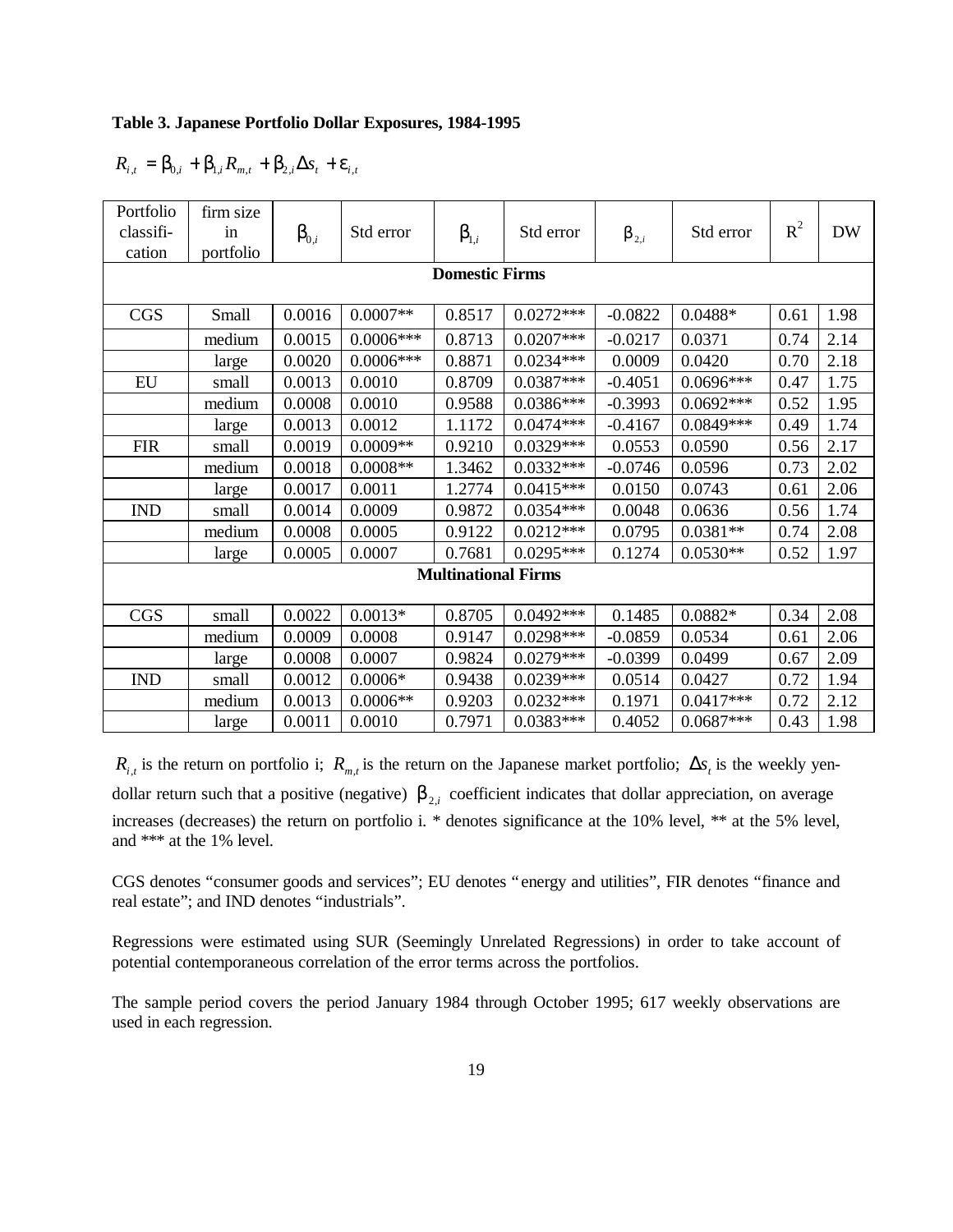Tables 4 and 5 provide dollar exposure coefficient estimates for two split samples, returns over the period 1984 through November 1989 and returns over the period December 1989 through October 1995, respectively. The yen-dollar rate fell by over 36% over the full period, but the rate of dollar depreciation was significantly more dramatic in the first half of the full sample period.<sup>15</sup> The exposure regression is estimated over the two samples separately in order to investigate whether the volatility of yen-dollar returns influenced the hedging behavior of firms. In periods of higher than usual exchange rate volatility we might expect firms to increase their hedging activities. The results suggest that the energy and utility portfolio is negatively affected by dollar exposure in both sub-periods. Likewise, firms in the multinational industrials portfolio are positively affected by dollar exposure in both periods. But, with the exception of positive dollar exposure for small multinational consumer goods and services firms, all the remaining significant exposures arise in the second subperiod. Hence, the regression results suggest that firms engaged in more hedging activities when yen-dollar volatility was highest.

 $\overline{a}$ 

<sup>&</sup>lt;sup>15</sup>In the first half of the sample, from 1984 to 1989, the yen-dollar rate fell by 21%; and in the second half of the sample (1989-1995) the yen-dollar rate fell by 15%.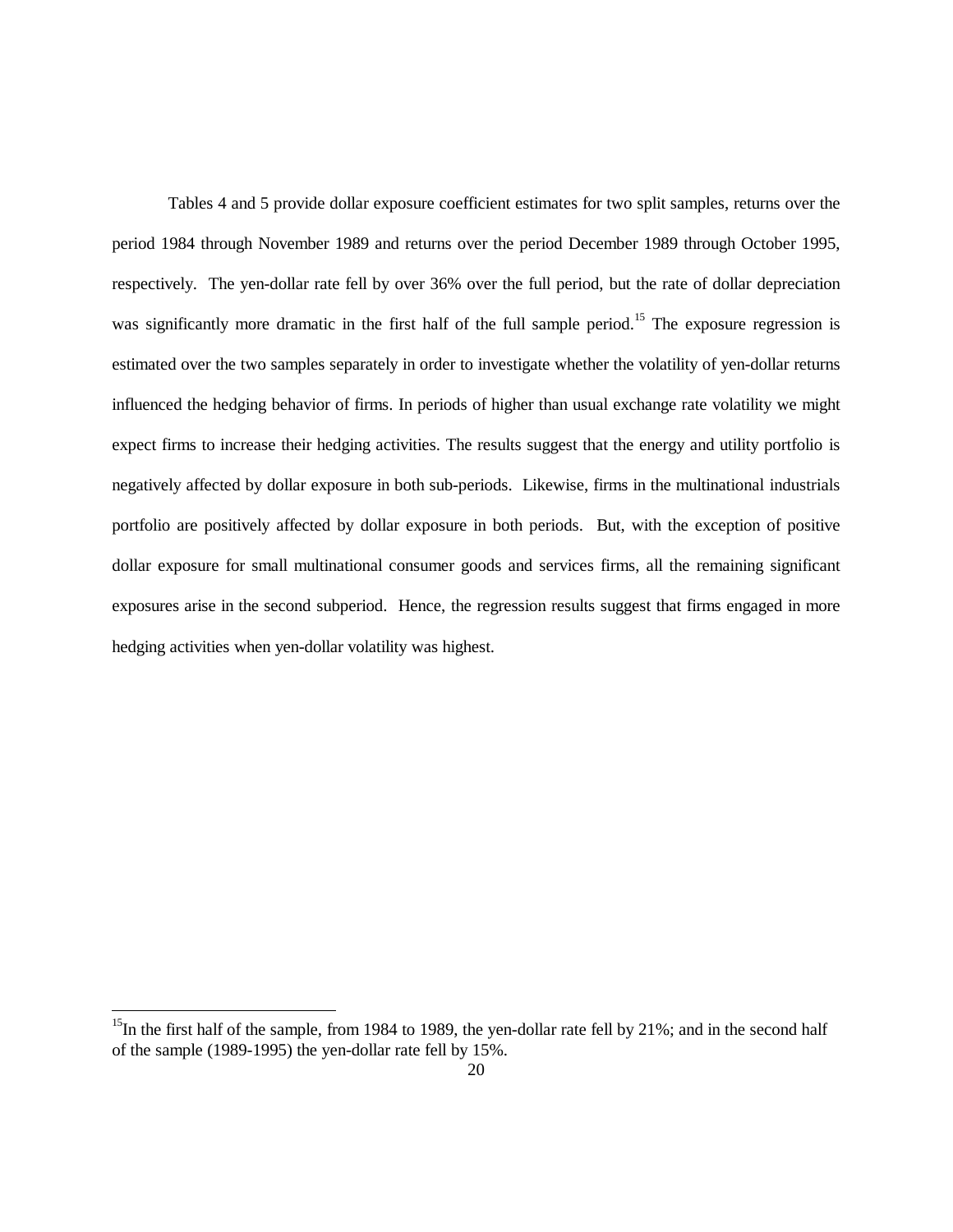#### **Table 4. Japanese Portfolio Dollar Exposures, 1984-1989**

$$
R_{i,t} = \mathbf{b}_{0,i} + \mathbf{b}_{1,i}R_{m,t} + \mathbf{b}_{2,i}\Delta s_t + \mathbf{e}_{i,t}
$$

| Portfolio  | firm size |                                     |             |                                     |             |                        |             |       |           |
|------------|-----------|-------------------------------------|-------------|-------------------------------------|-------------|------------------------|-------------|-------|-----------|
| classifi-  | in        | $\bm{b}_{\!\scriptscriptstyle 0,i}$ | Std error   | $\bm{b}_{\!\scriptscriptstyle 1,i}$ | Std error   | $\boldsymbol{b}_{2,i}$ | Std error   | $R^2$ | <b>DW</b> |
| Cation     | portfolio |                                     |             |                                     |             |                        |             |       |           |
|            |           |                                     |             | <b>Domestic Firms</b>               |             |                        |             |       |           |
|            |           |                                     |             |                                     |             |                        |             |       |           |
| CGS        | small     | 0.0037                              | $0.0012***$ | 0.7607                              | $0.0531***$ | $-0.0764$              | 0.0829      | 0.40  | 2.04      |
|            | medium    | 0.0025                              | $0.0009***$ | 0.8348                              | 0.0389***   | 0.0243                 | 0.0609      | 0.60  | 2.17      |
|            | large     | 0.0027                              | $0.0011**$  | 0.8414                              | $0.0459***$ | $-0.0134$              | 0.0718      | 0.52  | 2.11      |
| EU         | small     | 0.0018                              | 0.0018      | 0.9311                              | $0.0781***$ | $-0.5064$              | $0.1219***$ | 0.34  | 1.66      |
|            | medium    | 0.0012                              | 0.0017      | 1.0818                              | $0.0752***$ | $-0.4751$              | $0.1174***$ | 0.43  | 1.92      |
|            | large     | 0.0010                              | 0.0022      | 1.2417                              | $0.0916***$ | $-0.6265$              | $0.1431***$ | 0.41  | 1.65      |
| <b>FIR</b> | small     | 0.0031                              | $0.0016**$  | 0.9801                              | $0.0666***$ | 0.0300                 | 0.1041      | 0.42  | 2.21      |
|            | medium    | 0.0011                              | 0.0014      | 1.5001                              | $0.0596***$ | $-0.1345$              | 0.0931      | 0.68  | 2.02      |
|            | large     | 0.0010                              | 0.0017      | 1.3833                              | $0.0710***$ | $-0.0856$              | 0.1109      | 0.56  | 1.99      |
| <b>IND</b> | small     | 0.0037                              | $0.0014***$ | 0.5900                              | $0.0593***$ | 0.0212                 | 0.0926      | 0.28  | 1.97      |
|            | medium    | 0.0012                              | 0.0010      | 0.8116                              | $0.0430***$ | 0.1525                 | $0.0672**$  | 0.54  | 2.12      |
|            | large     | 0.0011                              | 0.0013      | 0.6728                              | $0.0556***$ | 0.2432                 | $0.0869***$ | 0.34  | 1.95      |
|            |           |                                     |             | <b>Multinational Firms</b>          |             |                        |             |       |           |
|            |           |                                     |             |                                     |             |                        |             |       |           |
| <b>CGS</b> | small     | 0.0038                              | $0.0022*$   | 0.7018                              | $0.0933***$ | 0.2683                 | $0.1458*$   | 0.18  | 2.07      |
|            | medium    | 0.0014                              | 0.0012      | 0.9174                              | $0.0523***$ | $-0.0377$              | 0.0818      | 0.51  | 2.09      |
|            | large     | 0.0005                              | 0.0012      | 1.1128                              | $0.0530***$ | $-0.0247$              | 0.0829      | 0.60  | 2.16      |
| <b>IND</b> | small     | 0.0028                              | $0.009***$  | 0.6877                              | $0.0412***$ | 0.0827                 | 0.0644      | 0.48  | 1.94      |
|            | medium    | 0.0019                              | $0.0011*$   | 0.8382                              | $0.0443***$ | 0.3142                 | $0.0692***$ | 0.55  | 2.24      |
|            | large     | 0.0008                              | 0.0017      | 0.7681                              | $0.0727***$ | 0.5942                 | $0.1135***$ | 0.31  | 1.96      |

 $R_{i,t}$  is the return on portfolio i;  $R_{m,t}$  is the return on the Japanese market portfolio;  $\Delta s_t$  is the weekly yendollar return such that a positive (negative)  $b_{2,i}$  coefficient indicates that dollar appreciation, on average increases (decreases) the return on portfolio i. \* denotes significance at the 10% level, \*\* at the 5% level, and \*\*\* at the 1% level.

CGS denotes "consumer goods and services"; EU denotes "energy and utilities", FIR denotes "finance and real estate"; and IND denotes "industrials".

Regressions were estimated using SUR (Seemingly Unrelated Regressions) in order to take account of potential contemporaneous correlation of the error terms across the portfolios.

The sample period covers the period January 1984 through November 1989; 308 weekly observations are used in each regression.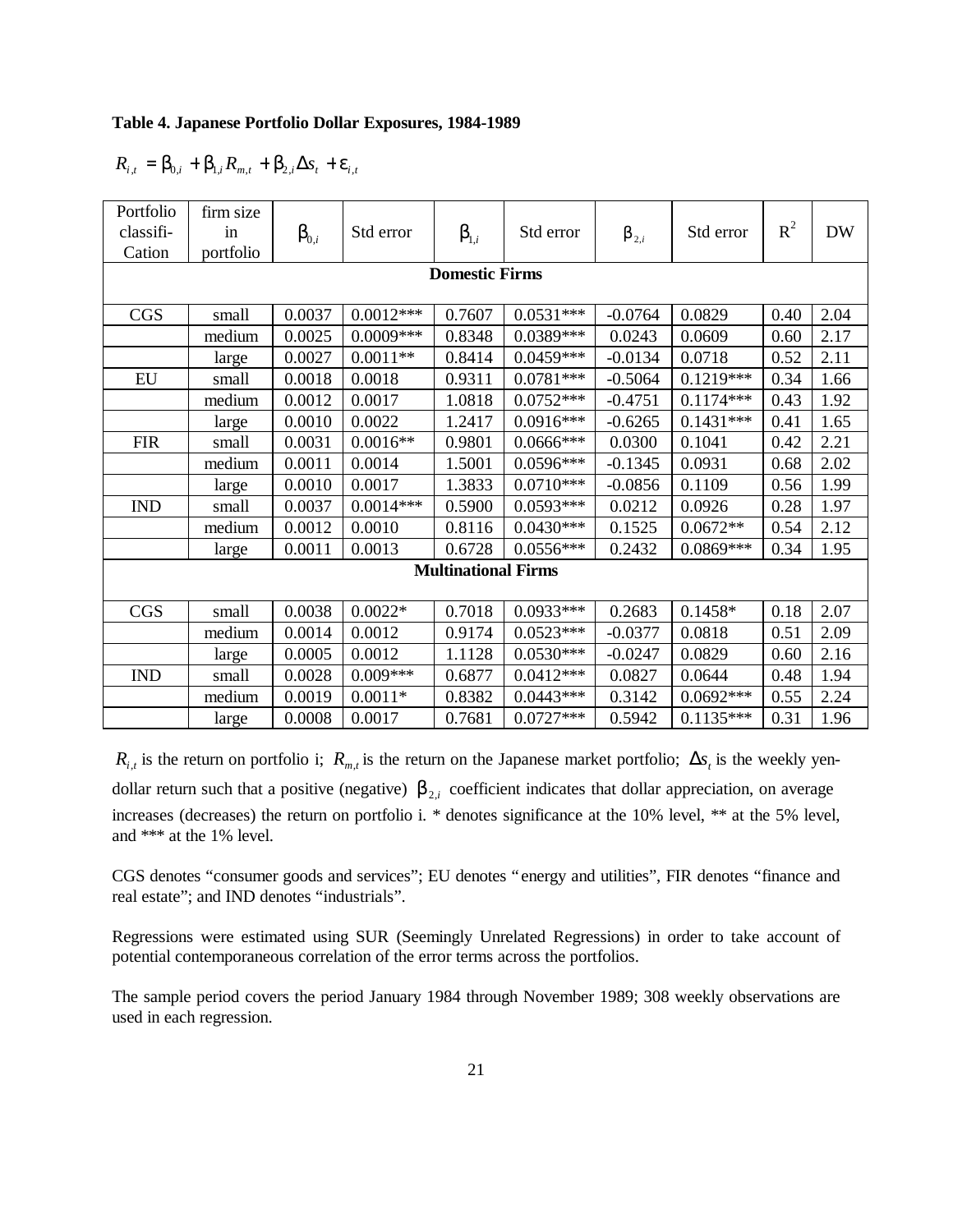#### **Table 5. Japanese Portfolio Dollar Exposures, 1990-1995**

$$
R_{i,t} = \boldsymbol{b}_{0,i} + \boldsymbol{b}_{1,i} R_{m,t} + \boldsymbol{b}_{2,i} \Delta s_t + \boldsymbol{e}_{i,t}
$$

| Portfolio  | firm size             |                |            |                                     |             |                        |             |       |           |  |  |
|------------|-----------------------|----------------|------------|-------------------------------------|-------------|------------------------|-------------|-------|-----------|--|--|
| classifi-  | in                    | $\bm{b}_{0,i}$ | Std error  | $\bm{b}_{\!\scriptscriptstyle 1,i}$ | Std error   | $\boldsymbol{b}_{2,i}$ | Std error   | $R^2$ | <b>DW</b> |  |  |
| Cation     | portfolio             |                |            |                                     |             |                        |             |       |           |  |  |
|            | <b>Domestic Firms</b> |                |            |                                     |             |                        |             |       |           |  |  |
|            |                       |                |            |                                     |             |                        |             |       |           |  |  |
| CGS        | small                 | $-0.0001$      | 0.0007     | 0.8965                              | $0.0253***$ | $-0.0892$              | $0.0501*$   | 0.80  | 1.98      |  |  |
|            | medium                | 0.0006         | 0.0006     | 0.8889                              | $0.0211***$ | $-0.0681$              | $0.0417*$   | 0.85  | 2.09      |  |  |
|            | large                 | 0.0015         | $0.0006**$ | 0.9119                              | $0.0219***$ | 0.0142                 | 0.0434      | 0.84  | 2.40      |  |  |
| EU         | small                 | 0.0004         | 0.0009     | 0.8259                              | $0.0333***$ | $-0.2992$              | $0.0659***$ | 0.67  | 2.03      |  |  |
|            | medium                | $-0.0002$      | 0.0010     | 0.8738                              | $0.0361***$ | $-0.3162$              | $0.0713***$ | 0.66  | 1.98      |  |  |
|            | large                 | 0.0008         | 0.0013     | 1.0333                              | $0.0449***$ | $-0.2000$              | $0.0888**$  | 0.63  | 1.97      |  |  |
| <b>FIR</b> | small                 | 0.0004         | 0.0008     | 0.8732                              | $0.0277***$ | 0.0858                 | 0.0546      | 0.76  | 2.12      |  |  |
|            | medium                | 0.0015         | 0.0011     | 1.2484                              | $0.0365***$ | $-0.0073$              | 0.0721      | 0.79  | 2.06      |  |  |
|            | large                 | 0.0017         | 0.0014     | 1.2107                              | $0.0495***$ | 0.1204                 | 0.0978      | 0.66  | 2.20      |  |  |
| <b>IND</b> | small                 | 0.0012         | 0.0011     | 1.2321                              | $0.0378***$ | $-0.0289$              | 0.0746      | 0.77  | 1.72      |  |  |
|            | medium                | 0.0011         | $0.0005**$ | 0.9769                              | $0.0169***$ | 0.0015                 | 0.0335      | 0.91  | 1.98      |  |  |
|            | large                 | 0.0005         | 0.0008     | 0.8286                              | $0.0299***$ | 0.0071                 | 0.0590      | 0.71  | 2.15      |  |  |
|            |                       |                |            | <b>Multinational Firms</b>          |             |                        |             |       |           |  |  |
|            |                       |                |            |                                     |             |                        |             |       |           |  |  |
| CGS        | small                 | 0.0014         | 0.0014     | 0.9717                              | $0.0491***$ | 0.0222                 | 0.0970      | 0.56  | 2.18      |  |  |
|            | medium                | 0.0004         | 0.0010     | 0.9103                              | $0.0348***$ | $-0.1333$              | $0.0687*$   | 0.69  | 2.03      |  |  |
|            | large                 | 0.0004         | 0.0008     | 0.8991                              | $0.0273***$ | $-0.0485$              | 0.0538      | 0.78  | 1.95      |  |  |
| <b>IND</b> | small                 | 0.0009         | 0.0007     | 1.1013                              | $0.0244***$ | 0.0091                 | 0.0481      | 0.87  | 1.95      |  |  |
|            | medium                | 0.0013         | $0.0006*$  | 0.9727                              | $0.0225***$ | 0.0762                 | $0.0446*$   | 0.86  | 1.78      |  |  |
|            | large                 | 0.0016         | 0.0011     | 0.8214                              | $0.0383***$ | 0.2136                 | $0.0757***$ | 0.60  | 1.96      |  |  |

 $R_{i,t}$  is the return on portfolio i;  $R_{m,t}$  is the return on the Japanese market portfolio;  $\Delta s_t$  is the weekly yendollar return such that a positive (negative)  $b_{2,i}$  coefficient indicates that dollar appreciation, on average increases (decreases) the return on portfolio i. \* denotes significance at the 10% level, \*\* at the 5% level, and \*\*\* at the 1% level.

CGS denotes "consumer goods and services"; EU denotes "energy and utilities", FIR denotes "finance and real estate"; and IND denotes "industrials".

Regressions were estimated using SUR (Seemingly Unrelated Regressions) in order to take account of potential contemporaneous correlation of the error terms across the portfolios.

The sample period covers the period December 1989 through October 1995; 309 weekly observations are used in each regression.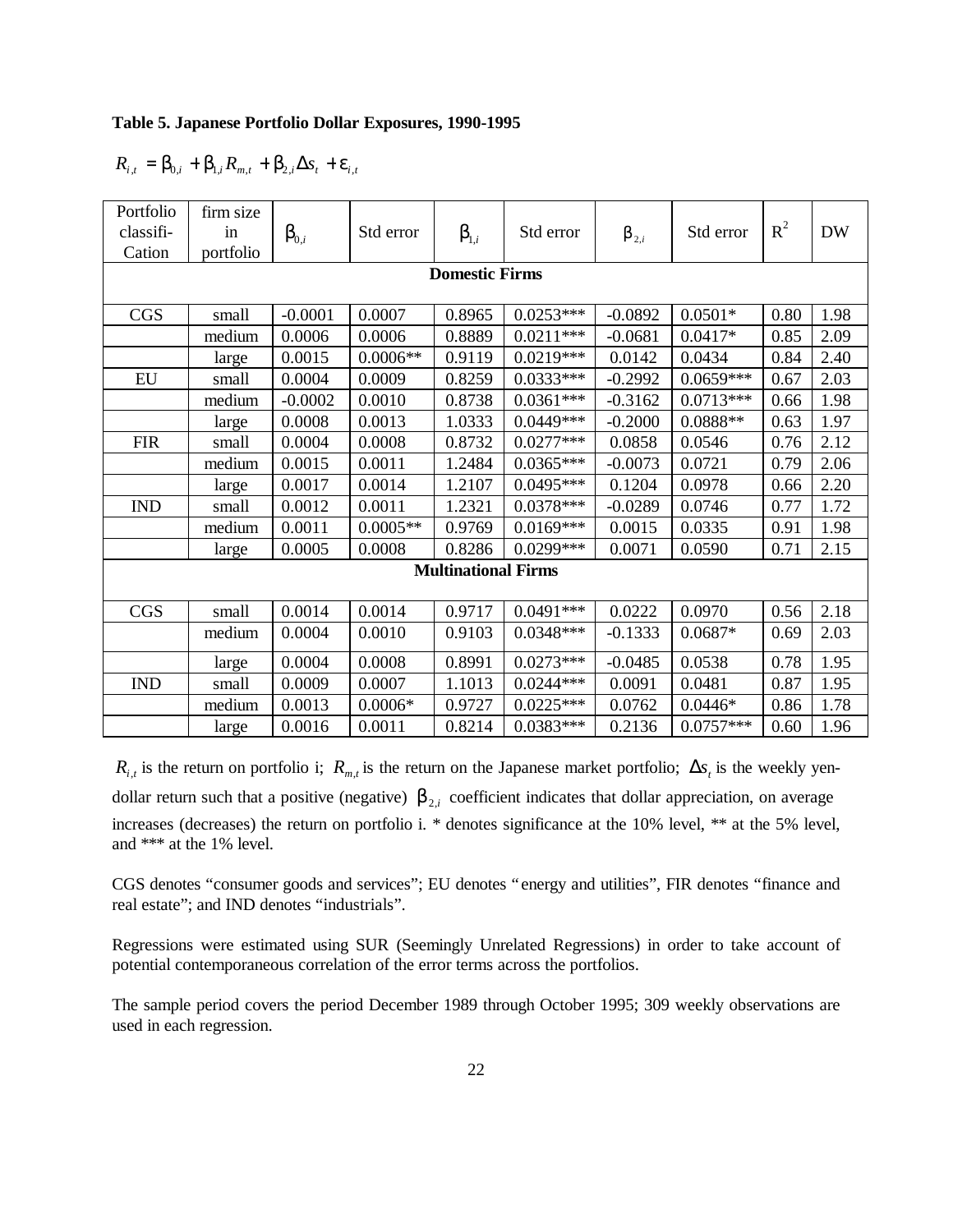The evidence presented in the tables suggest that about half of Japanese companies were exposed to fluctuations in the yen-dollar rate over the period 1984 to 1995. These findings differ substantially from other foreign exchange rate exposure estimates in the literature. In particular, studies of U.S. multinationals find little evidence of foreign exchange exposure, even when firms are sampled based on export ratios (Amihud 1994, and Bartov and Bodnar, 1994). He and Ng (1998) also include only Japanese firms that have export ratios of at least 10% in their sample, and find that just 25% exhibit significant foreign exchange exposure (using a trade weighted exchange rate). Bartov and Bodnar (1994) suggest that one of the reasons previous studies were unable to find strong exposure effects for U.S. multinationals is that grouping firms into portfolios may average out the exposure effects. However, even given the wide heterogeneity of export ratios within the portfolios included here, as well as the inclusion of firms with export ratios less than 10%, the evidence of dollar exposure remains strong. In particular, the energy and utilities portfolio is highly exposed to dollar risk, yet the companies included in the portfolio are not exporters. This suggests that, at least for Japan, exchange rate exposure is not limited to companies involved in exporting. Indeed, the results here suggest that by excluding companies with low export ratios previous studies may have underestimated the foreign exchange exposure of Japanese companies.

## **IV. Conclusion**

The Japanese practice of invoicing exports and imports in dollars remains a puzzle in the literature. Invoicing in dollars leaves Japanese companies exposed to exchange rate risk. However, if Japanese companies successfully hedge this exchange rate exposure, then the currency of invoice will have no influence on yen profits.

This paper measures the dollar exposures of Japanese companies by estimating the correlation between yen-dollar returns and company value. The results suggest many Japanese companies are indeed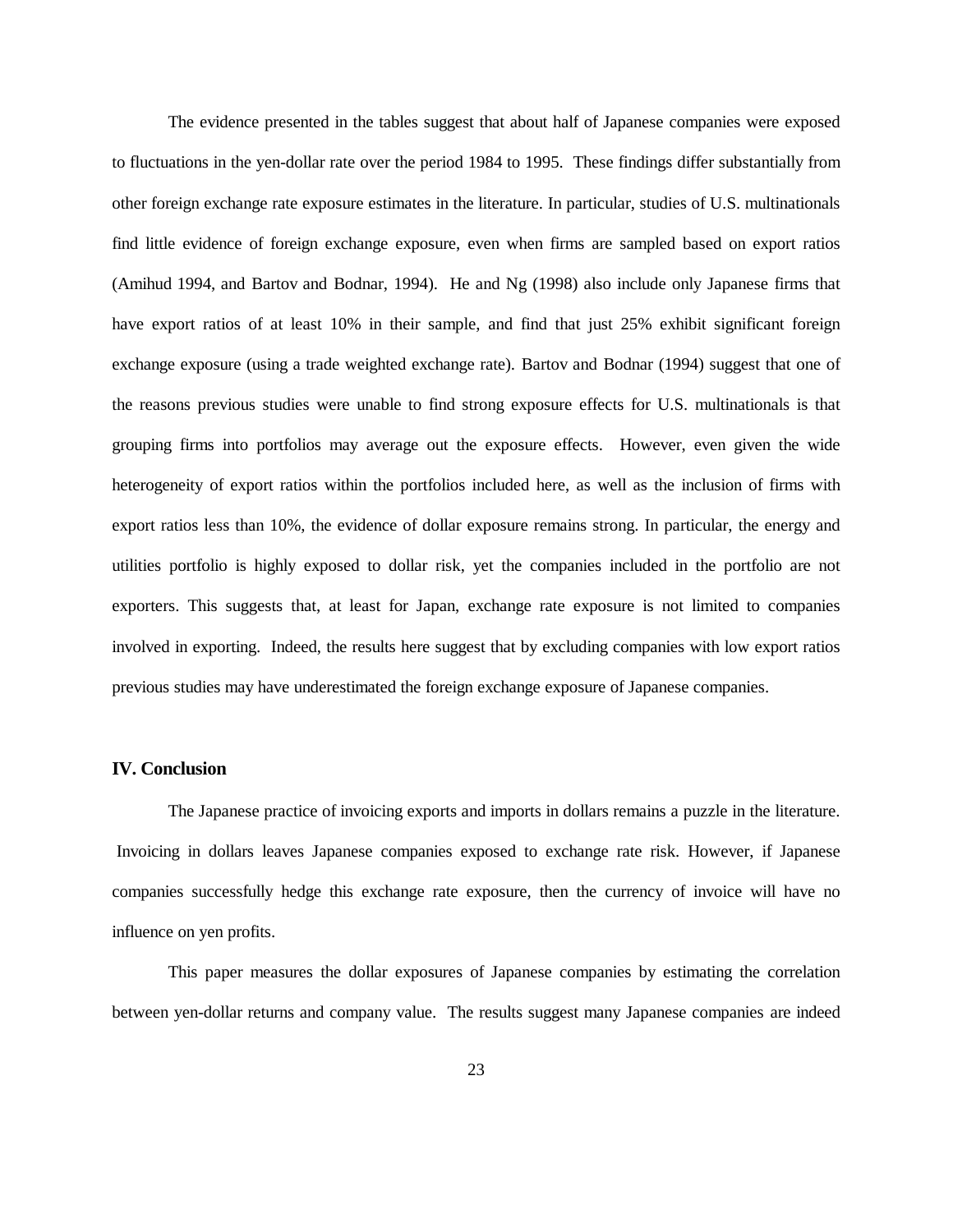exposed to yen-dollar movements. This, in turn, implies that they do not fully hedge against exchange rate risk. With the exception of the electric and utility industry, the evidence suggests that dollar appreciations are positively correlated with firm returns. Since over the period 1984 to 1995, the dollar depreciated by 36% relative to the yen, it follows that the values of Japanese companies fell as a consequence of their dollar exposure.

These findings raise the question of why so many Japanese companies choose to remain exposed to dollar risk. The data analyzed in this paper can not distinguish between several competing explanations. While hedging opportunities exist, they are costly and very likely perceived by company managers as being too costly to justify the benefits. Managers may find it difficult to justify the purchase of derivatives that were ex post unnecessary. Consequently, it may be that, only in periods of exchange rate volatility do managers find that the benefits of hedging outweigh the costs.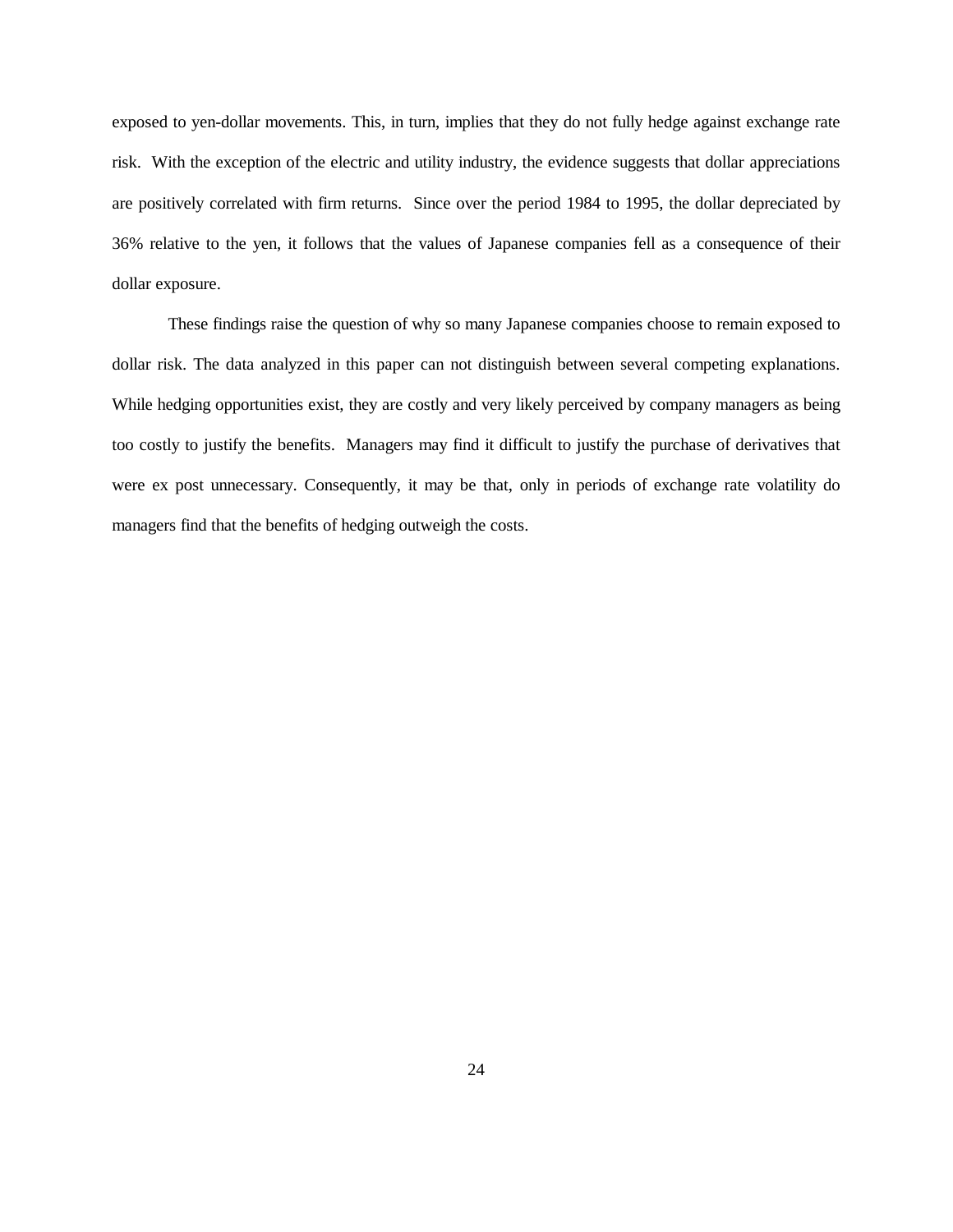#### **References**

Adler, M. and B. Dumas 1984. Exposure to currency risk: definition and measurement. Financial Management, Summer, 13: 41-50.

Amihud, Y. 1994. Evidence on exchange rates and valuation of equity shares. In Exchange Rates and Corporate Performance, ed. Y. Amihud and R. Levich, Irwin Professional Publishing, New York.

Bartov, E. and G. Bodnar. 1994. Firm valuation, earnings expections, and the exchange rate exposure effect. Journal of Finance 49, 1755-1785.

Bilson, J. 1983. The choice of an invoice currency in international transactions. In Economic interdependence and flexible exchange rates, ed. J. Bhandari and B. Putnam, 384-401. Cambridge, Mass.: MIT Press.

Bodnar, G. and W. Gentry 1993. Exchange-rate exposure and industry characteristics: evidence from Canada, Japan and U.S. Journal of International Money and Finance 12(1), February, 29-45.

Booth, L. and W. Rotenberg 1990. Assessing foreign exchange exposure: theory and applications using Canadian firms. Journal of International Financial Management and Accounting, 2:1-22.

Charts, O. 1995. Currency Fluctuations Test Corporate Nerves. Corporate Finance, n127, June, 18-21.

Dominguez, K. 1992. The Pricing of Foreign Exchange Risk in the Stock Market: A Test for International Economic Interdependence. In Exchange Rate Efficiency and the Behavior of International Asset Markets, K. Dominguez, New York: Garland Publishing.

Dominguez, K. 1997. The Role of the Yen. In International Capital Flows, ed. M. Feldstein, University of Chicago Press for NBER, forthcoming.

Fukuda, S. and Ji, C. 1994. On the Choice of Invoice Currency by Japanese Exporters: The PTM Approach. The Japanese and International Economies, Vol. 8, No. 4: 511-529.

Gagnon, J. and Knetter, M. 1995. Markup adjustment and exchange rate fluctuations: Evidence from panel data on automobile exports. Journal of International Money and Finance Vol. 14, No. 2: 289-310.

Garber, P. 1997. Derivatives in international capital flows. In International Capital Flows, ed. M. Feldstein, University of Chicago Press for NBER, forthcoming.

Grassman, S. 1976. Currency distribution and forward cover in foreign trade. Journal of International Economics 6: 215-221

\_\_\_\_\_\_. 1973. A fundamental symmetry in international payment patterns. Journal of International Economics 3: 105-116.

Hamao, Y. 1988. An empirical examination of arbitrage theory. Japan and the World Economy, October, 1:45-62.